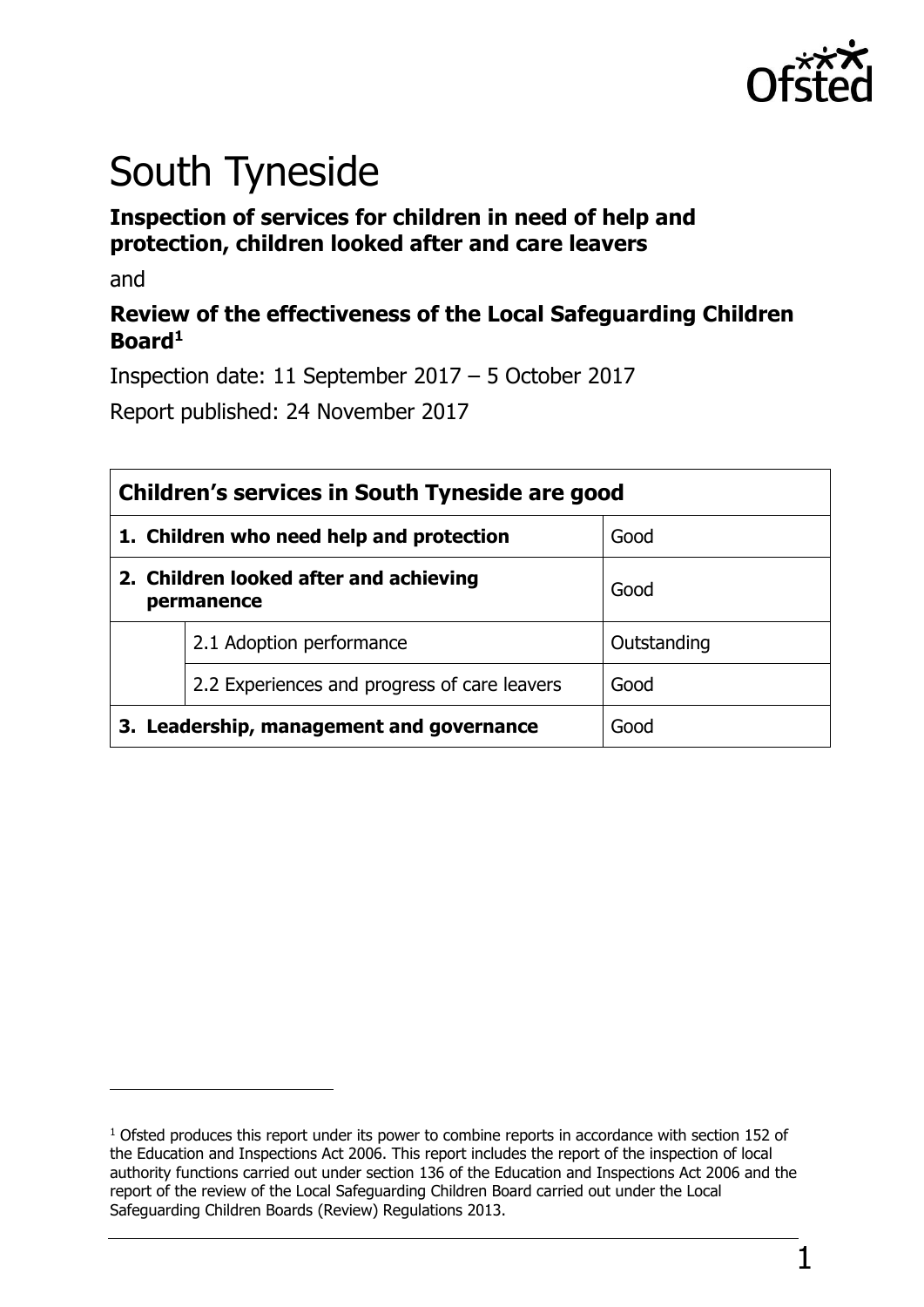

#### <span id="page-1-0"></span>**Executive summary**

Senior leaders in South Tyneside are ambitious and have been effective in securing swift improvements to the quality of services for children and families. The senior leadership team has systematically and comprehensively addressed shortfalls identified in the joint targeted area inspection (JTAI) in February 2016, and outcomes for children in need of help and protection and children looked after are improving and are now good. Now that statutory compliance is met, the local authority is appropriately focused on securing consistently high-quality services for all children.

The chief executive is resolute in his ambition to provide outstanding services for children in South Tyneside and has recruited a senior leadership team that shares his ambition. The director of children's services (DCS), who took up post in 2016, has taken a systematic approach to improving services for children. The pace of change is impressive and there is demonstrable impact in relation to a range of outcomes for children. Senior leaders have ensured that staff development and support have been prioritised effectively, and staff morale is good. The workforce is stable, motivated and child-focused. Social workers have access to a comprehensive range of flexible and responsive training and development. Social workers know their children well and they undertake sensitive and creative direct work. However, management challenge is not consistently robust, and although social workers receive regular supervision this is overly focused on compliance rather than addressing areas where the quality of practice could be improved.

Multi-agency partnerships are strong and dynamic. There is a shared understanding of the vision for children and families, and this is leading to the effective management of risk and appropriately focused service provision. The response to children who are at risk of sexual exploitation and domestic abuse is rigorous, reducing risks to the most vulnerable children effectively. A wide range of early help and targeted services are utilised to support children and families.

While some services have rapidly improved, there are missed opportunities to use intelligence effectively in relation to return home interviews and the multi-agency risk assessment conference (MARAC). While appropriate action is taken to safeguard children, information shared is not consistently translated into planning for individual children or always used to inform the broader strategic response.

There is an effective multi-agency response to children in need of help and protection. Children's needs are assessed promptly and thoroughly, and risks are identified, reduced and reviewed regularly. However, the use of written agreements with parents, particularly where domestic abuse is an issue, is not reducing risks to children in some cases. Contingency planning is not consistently specific or meaningful to parents.

Children become looked after when they need to be so. Outcomes relating to children's health and education are good. Effective matching is supporting placement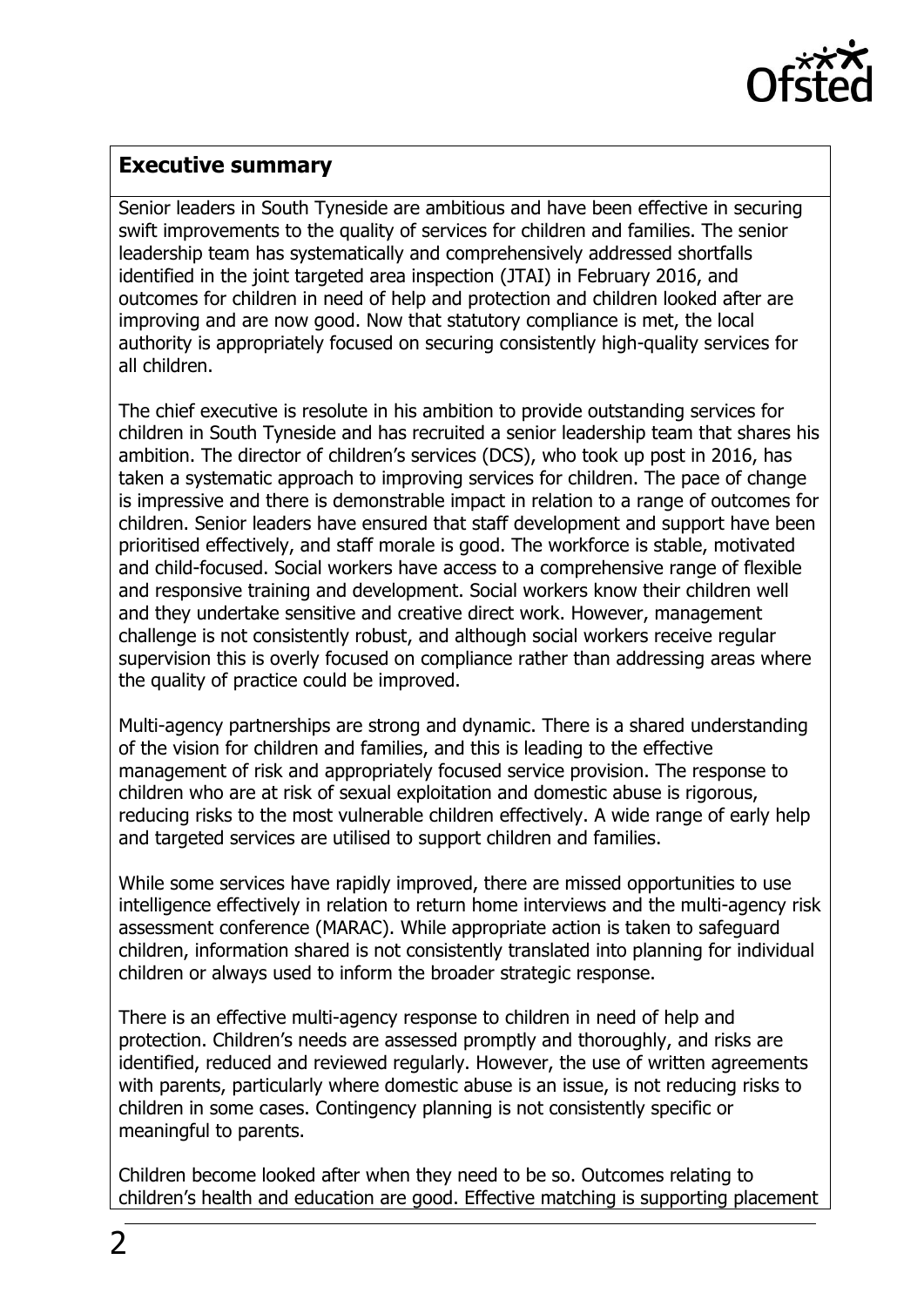

stability well and this is good. Independent reviewing officers (IROs) offer effective oversight, review and challenge of children's cases, and this is leading to timely permanence. Foster carers are well trained and supported to meet children's needs, although not all carers are provided with timely delegated authority to make day-today decisions for the children they care for. The local authority has recently taken action to improve oversight of this service, and this includes improving the timeliness of foster carer reviews.

Adoption services are outstanding. Children are benefiting from permanence plans at the earliest opportunity. The service matches and supports children and families effectively. Life-story work is creative and beautifully presented for each child, helping them to understand their life journey.

Services to care leavers are good. Recent improvements to the service have ensured that personal advisers (PAs) have time to concentrate on and support care leavers well. Young people know their rights and have good access to health services, and the quality of accommodation is good. The proportion of care leavers aged 16 to 19 years who are in education, employment and training is well above the national average. However, this is not replicated for care leavers aged 19 to 21 years, and the proportion here is well below the national average. The response from the local authority and corporate parents has been slow to address this issue, but firm plans are now being implemented.

Children's engagement and participation in shaping services are an ongoing area of focus for leaders. Advocacy is not well used, and the council is not monitoring children's use of the complaints process effectively. The service is not using learning to inform service developments effectively.

Corporate parents have not provided sufficiently robust challenge to the local authority and partners when services are not achieving good outcomes for children, for example in relation to care leavers aged 19 to 21 who are not in education, employment and training.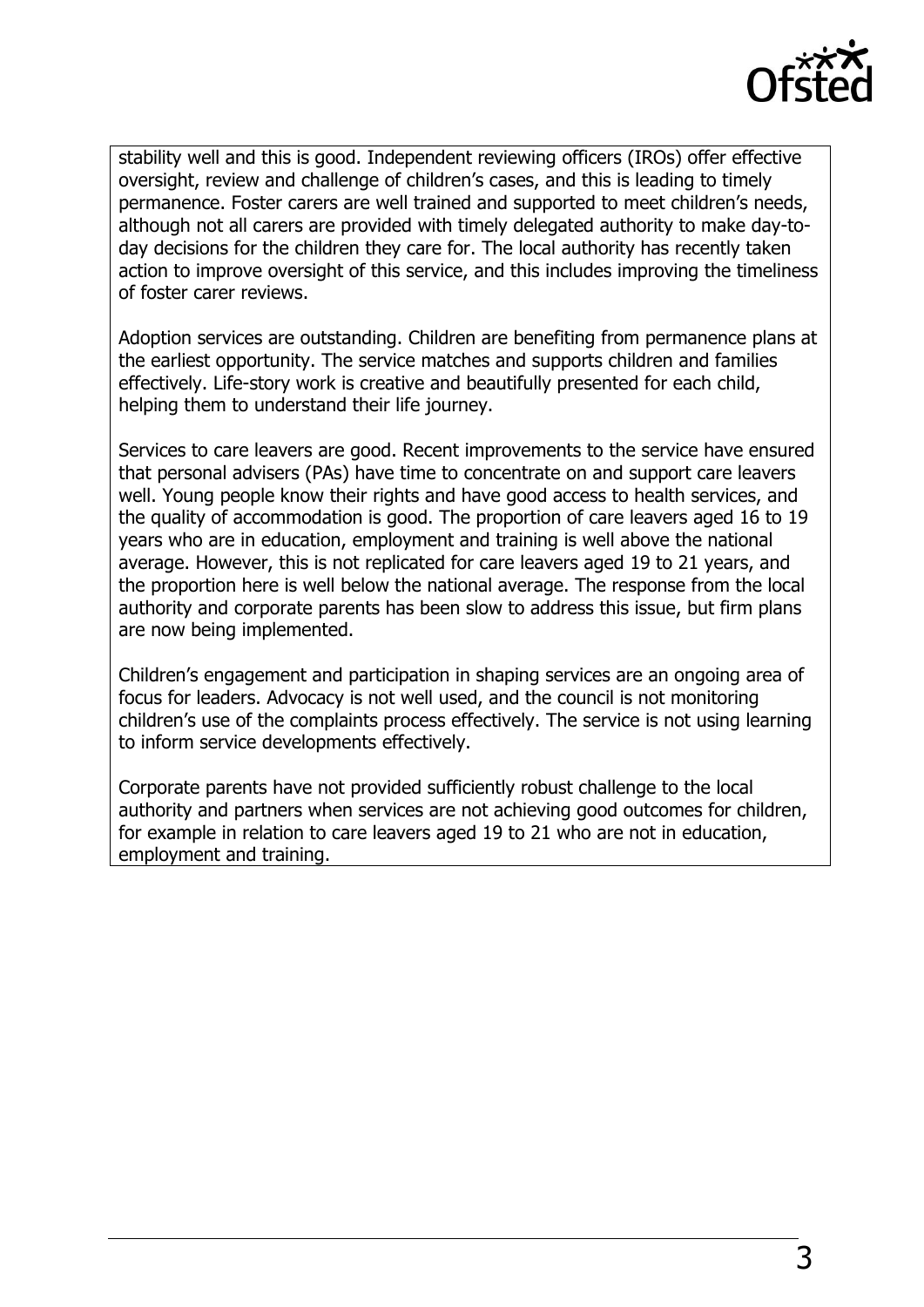

# **Contents**

| <b>Executive summary</b>                                                          | $\overline{2}$ |
|-----------------------------------------------------------------------------------|----------------|
| The local authority                                                               | 5              |
| Information about the local authority area                                        | 5              |
| Recommendations                                                                   | $\overline{7}$ |
| Summary for children and young people                                             | 8              |
| The experiences and progress of children who need help and<br>protection          | 9              |
| The experiences and progress of children looked after and achieving<br>permanence | 13             |
| Leadership, management and governance                                             | 23             |
| The Local Safeguarding Children Board (LSCB)                                      | 28             |
| <b>Executive summary</b>                                                          | 28             |
| Recommendations                                                                   | 29             |
| Inspection findings – the Local Safeguarding Children Board                       | 29             |
| <b>Information about this inspection</b>                                          | 33             |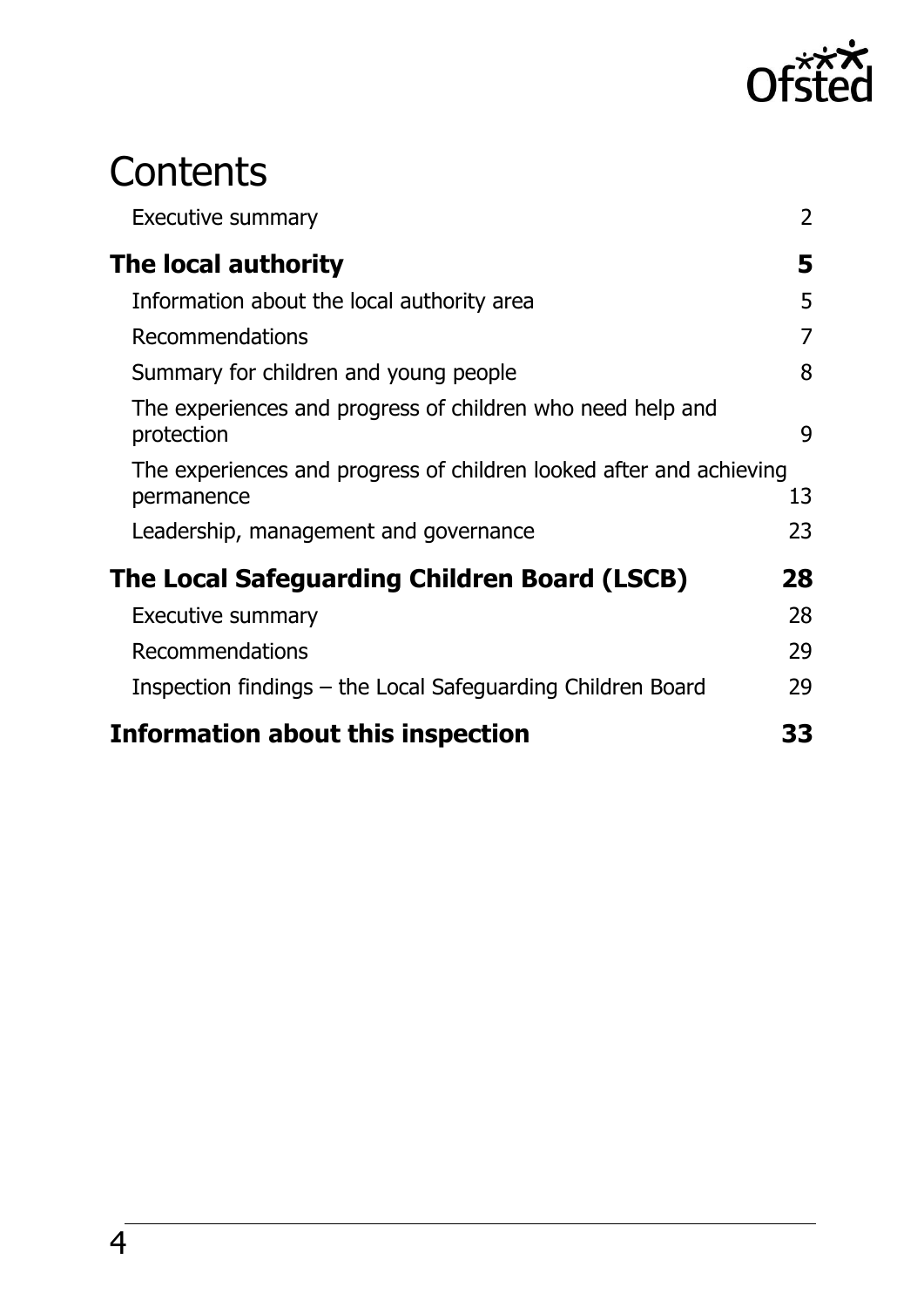

# <span id="page-4-0"></span>**The local authority**

# <span id="page-4-1"></span>**Information about the local authority area**

#### **Previous Ofsted inspections**

- The local authority operates two registered children's homes. Both were judged to be good in their most recent Ofsted inspection.
- The previous inspection of the local authority's arrangements for the protection of children was published in June 2013. The local authority was judged to be adequate.
- The previous inspection of the local authority's services for children looked after was published in June 2012. The local authority was judged to be good.

#### **Local leadership**

- $\blacksquare$  The DCS has been in post since March 2016.
- The DCS is also responsible for adult services, public health and commissioning.
- The chief executive has been in post since January 2010.
- The chair of the Local Safeguarding Children Board (LSCB) has been in post since September 2015.

#### **Children living in this area**

- Approximately 29,511 children and young people under the age of 18 years live in South Tyneside. This is 20% of the total population in the area.
- Approximately 28% of the local authority's children aged under 16 years old are living in low-income families.
- The proportion of children entitled to free school meals:
	- $-$  in primary schools is 22% (the national average is 15%)
	- $-$  in secondary schools is 21% (the national average is 14%).
- Children and young people from minority ethnic groups account for 7% of all children living in the area, compared to 21% in the country as a whole.
- The largest minority ethnic groups of children and young people in the area are Asian or Asian British and mixed.
- The proportion of children and young people who speak English as an additional language:
	- $-$  in primary schools is 6% (the national average is 21%)
	- ─ in secondary schools is 5% (the national average is 16%).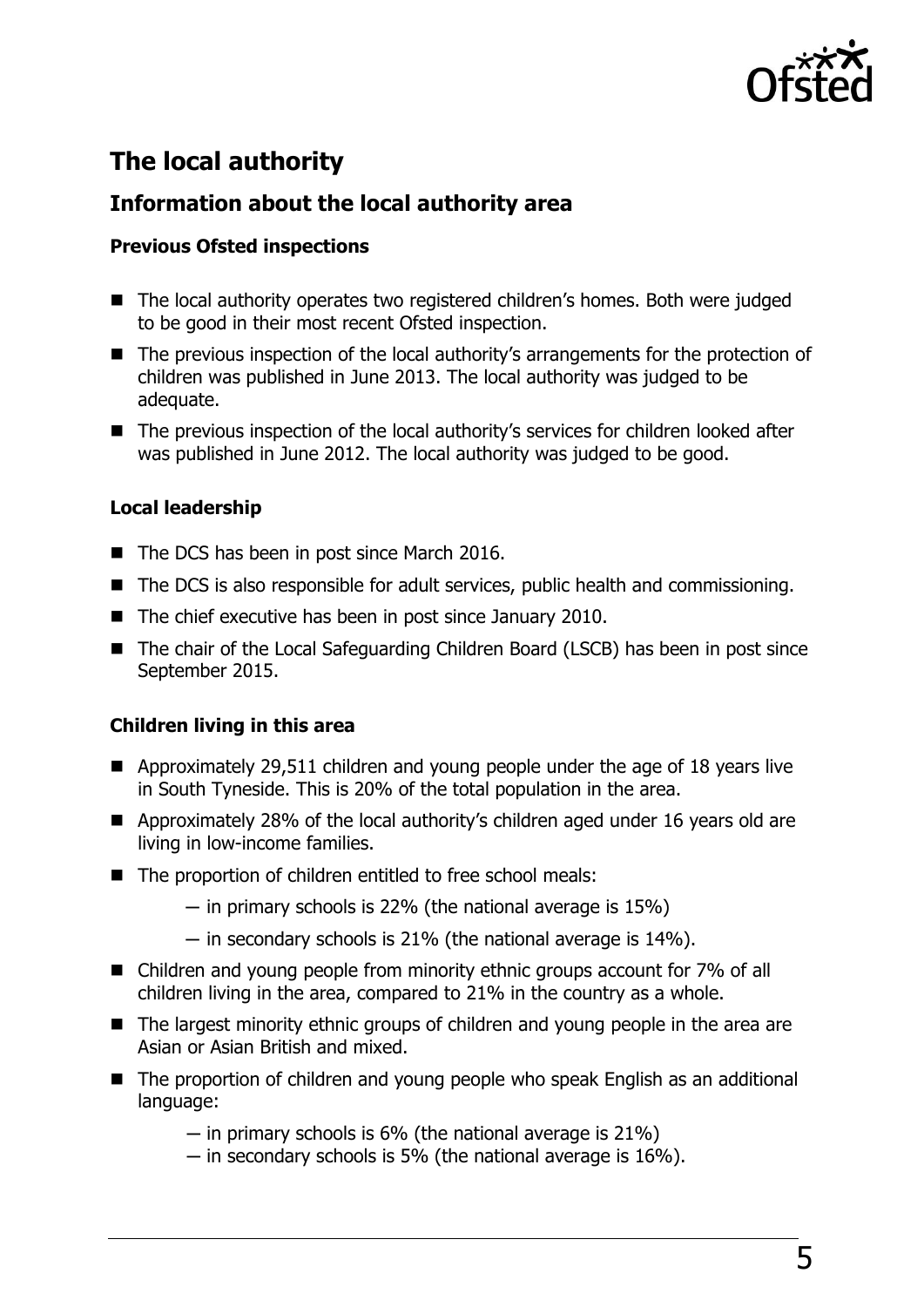

#### **Child protection in this area**

- At September 2017, 1,166 children had been identified through assessment as being formally in need of a specialist children's service. This is a reduction from 1,367 at 31 March 2016.
- At September 2017, 196 children and young people were the subject of a child protection plan (a rate of 66 per 10,000 children). This is an increase from 182 children (60 per 10,000 children) at 31 March 2016.
- At September 2017, one child lived in a privately arranged fostering placement. This is unchanged from one at 31 March 2017.
- $\blacksquare$  In the two years prior to inspection, seven serious incident notifications have been submitted to Ofsted and two serious case reviews have been completed.

#### **Children looked after in this area**

■ At September 2017, 276 children are being looked after by the local authority (a rate of 94 per 10,000 children). This is an increase from 275 (93 per 10,000 children) at 31 March 2017.

Of this number:

- $-115$  (or 42%) live outside the local authority area
- ─ 36 live in residential children's homes, of whom 86% live out of the authority area
- ─ one lives in a residential special school out of the authority area
- ─ 204 live with foster families, of whom 38% live out of the authority area
- $-$  20 live with parents, of whom 5% live out of the authority area
- ─ no children are unaccompanied asylum-seeking children.
- $\blacksquare$  In the last 12 months:
	- ─ there have been 26 adoptions
	- $-13$  children became subject of special guardianship orders
	- $-112$  children ceased to be looked after, of whom 1% subsequently returned to be looked after
	- ─ 12 young people ceased to be looked after and moved on to independent living
	- ─ no young people ceased to be looked after and are now living in houses in multiple occupation.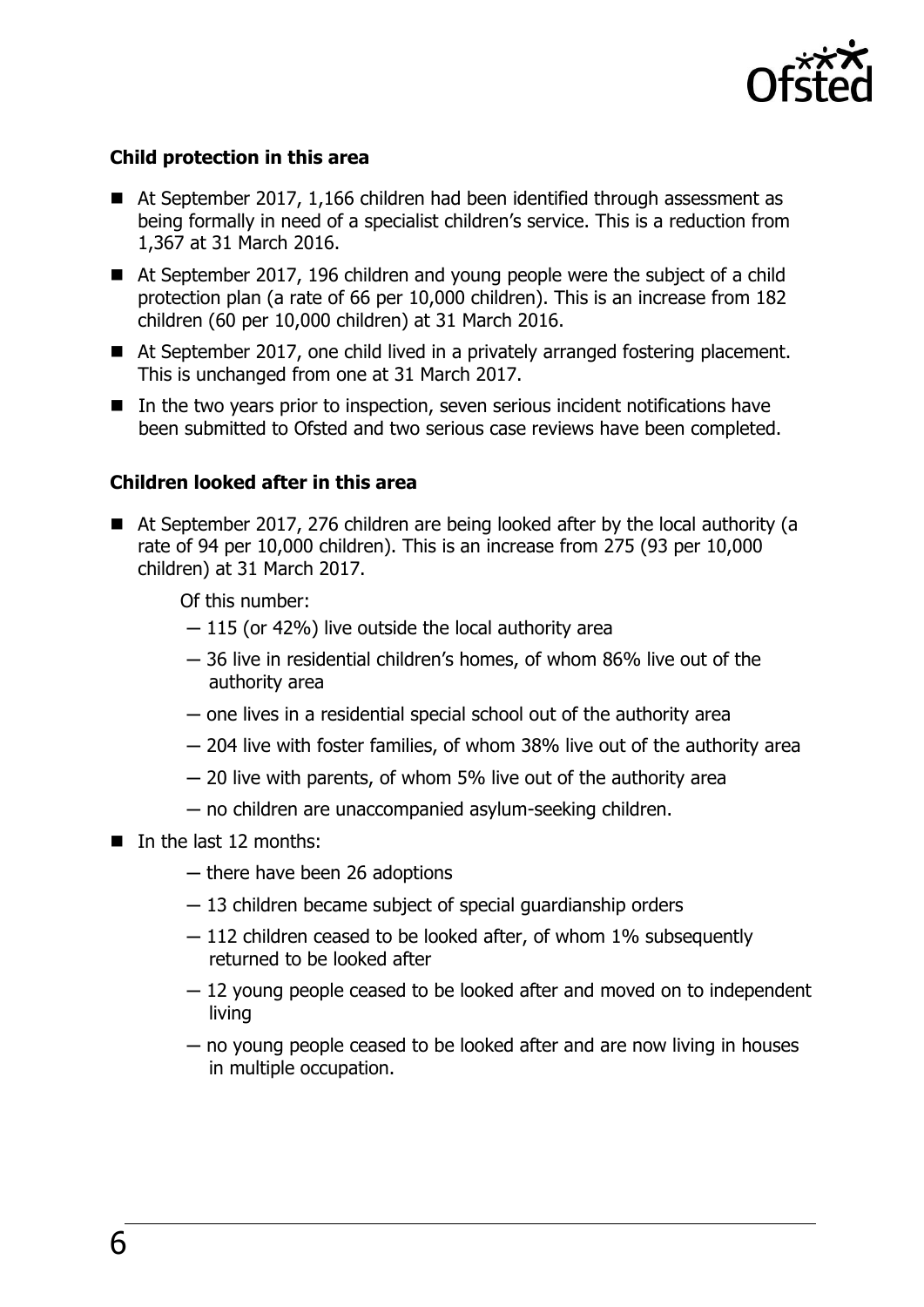

7

# <span id="page-6-0"></span>**Recommendations**

- 1. Ensure that all staff receive challenging, reflective and directive supervision that addresses the quality of practice and planning for all children effectively.
- 2. Ensure that all children are actively engaged in return home interviews and that the intelligence is consistently used to reduce individual risk and inform strategic planning.
- 3. Ensure that all children's plans clearly reflect current circumstances and offer clear contingency for children and families; and that written agreements with parents reduce risks to children effectively where domestic abuse is a concern.
- 4. Continue to work with partners to increase the numbers of care leavers aged 19 to 21 who are in education, employment and training.
- 5. Continue to improve the engagement and participation of children and young people through providing accessible advocacy services and ensuring that children and families know how to complain and that any learning is used to inform service developments.
- 6. Ensure that foster carers are provided with more timely delegated authority in order to undertake their role.
- 7. Increase the impact of corporate parents on holding services to account by ensuring that the voice of children is heard more clearly.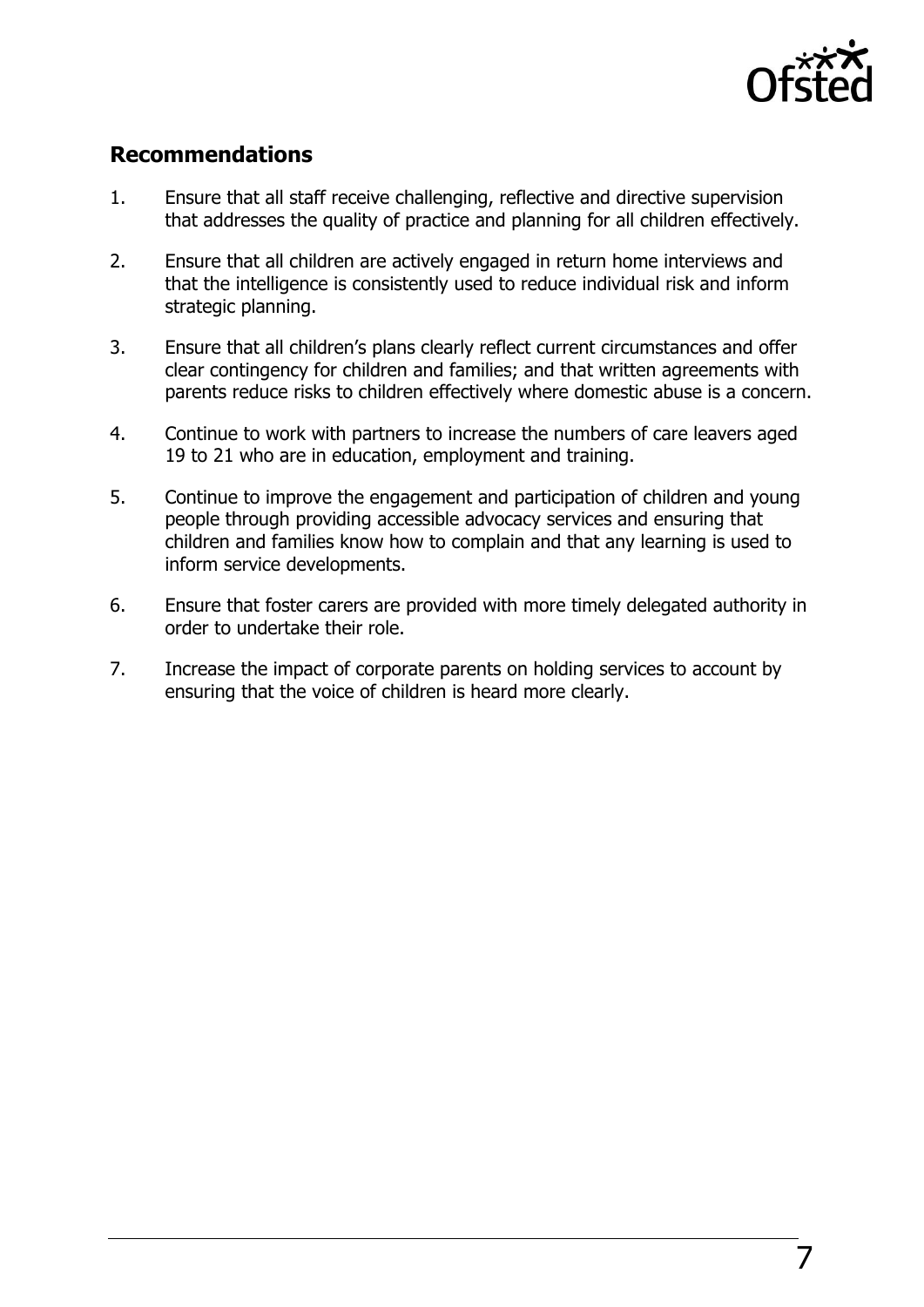

# <span id="page-7-0"></span>**Summary for children and young people**

- Services for children in South Tyneside are good. This is because managers and social workers try their hardest to make sure that services are the best they can be. Sometimes, extra help is needed to make sure that children are safe. When this happens, everyone works closely together to make sure that this happens quickly. Social workers, police, health professionals and schools work together well so that children can get the right help at the right time.
- Social workers listen carefully to what children tell them and understand what they need to do to help. This includes providing extra support for parents and carers. Children and young people told us that they have good relationships with their social workers. The social workers write good assessments about what needs to change.
- $\blacksquare$  If children have to leave their families, social workers make sure that they live with people that will care for them and help them to be healthy and do well at school. Social workers need to be clearer with foster carers about what decisions they can make without having to ask parents. When it is safe for children to go back home, they are helped to do so with lots of support to make it work.
- Children and young people have the right to speak to someone called an advocate who is independent of their social worker, and to have access to an independent visitor if they would like one. If there are concerns about the quality of services, then young people and their families need to know that they can make a complaint. The local authority needs to do more work to make sure that children can have their say.
- For children who are unable to go home, social workers help to find another family or another place for them to live. Social workers try very hard to make sure that they can find the best family for them to live with.
- Young people who leave care still have the support of an adviser who will continue to help them when they need it, and to ensure that they live in safe accommodation. PAs develop excellent relationships with young people. They work extremely hard to make sure that care leavers feel safe and happy and are supported in college or work. Care leavers aged 19 to 21 need more help to get into work, training or college. Although most of their health needs are met quickly, some young people wait too long to see health specialists to support them with their emotional well-being. PAs and social workers make sure that they keep in regular contact. They help care leavers work on skills that they need to live on their own, such as managing money and cooking.
- Care leavers told inspectors about a very small number of things that they would like to see improved. For example, two care leavers said that they would like more help to understand their childhood and to see their files more quickly when they ask for them.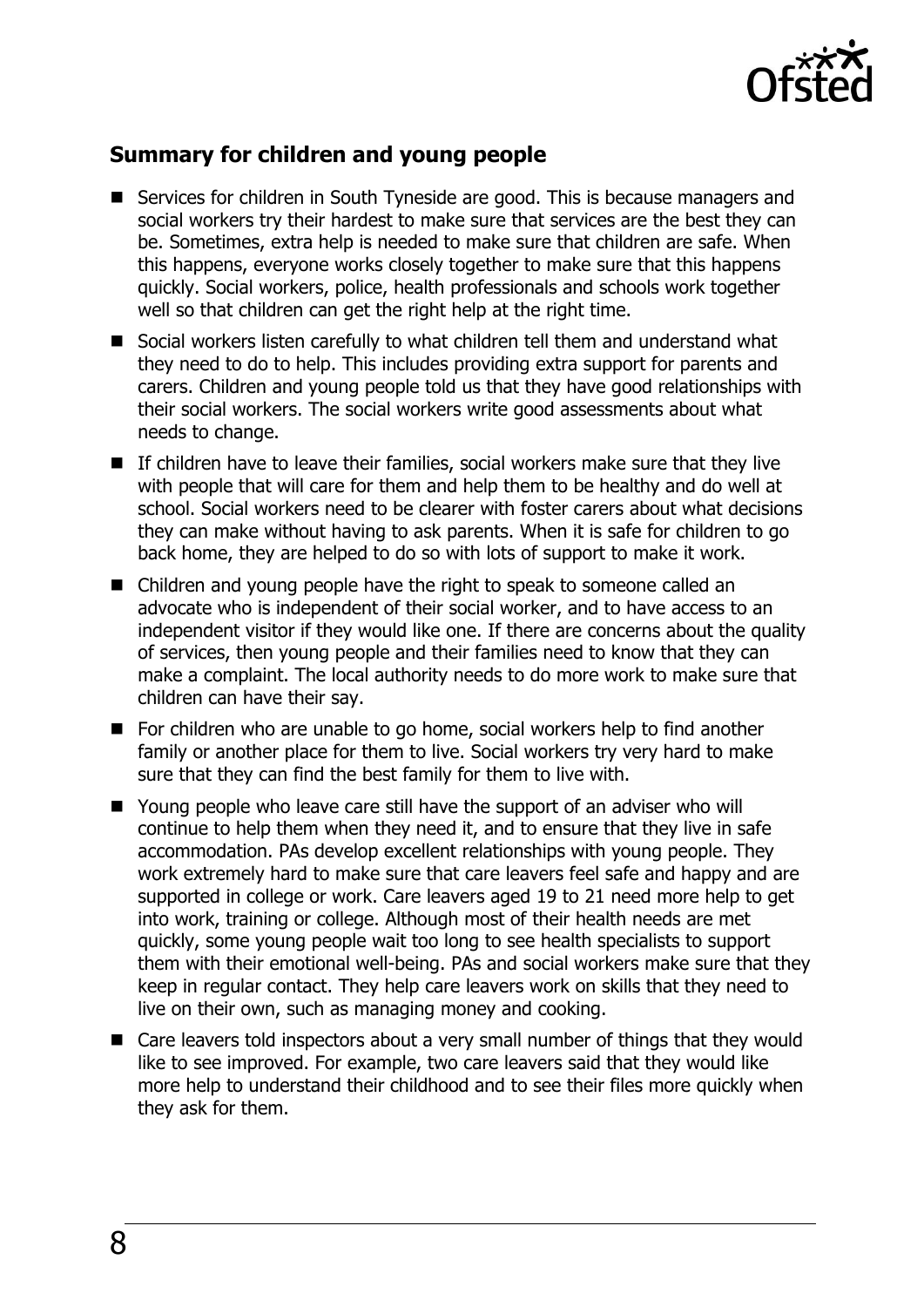

#### <span id="page-8-0"></span>**The experiences and progress of children who need help and protection Good**

#### **Summary**

Children in need of help and protection in South Tyneside are protected through effective multi-agency working in the Integrated Safeguarding and Intervention Team (ISIT). Thresholds are understood and well applied to ensure that children receive the right service at the right time. Children and their families have access to a range of accessible and good-quality early help services, which support them well when problems first emerge. The early help offer is developing, and further improvements have recently been made to the effectiveness of the lower-level response and coordination between early help services and children's social care.

When children are at risk of immediate harm, a quick response ensures that they are protected and that risk is reduced. Child protection strategy meetings and enquiries involve wide multi-agency representation to inform robust decisionmaking, and decisive actions are taken to protect children.

Children have their needs assessed promptly, and assessments are mostly of good quality. This leads to plans that reduce risk and are regularly reviewed to monitor progress, although contingency plans are not always clear for families, and some children's plans are not updated between reviews when additional risks are identified. Social workers and family workers undertake direct work with children, which is often creative and is sensitively undertaken to inform assessment and care planning. The response from the out-of-hours service is robust and effective, working seamlessly with day services.

The multi-agency response to children at risk of domestic abuse and child sexual exploitation or criminal exploitation is rigorous and provides effective support. A multi-agency project, which builds on learning from a successful police-led operation, is having a positive impact on reducing risk for children. Social workers demonstrate an understanding of domestic abuse, although at times there is an over-reliance on written parental agreements, which places unrealistic expectations on the victim.

All children reported missing from home are offered return home interviews, but further work is needed to encourage more children to engage so that the information gathered is of sufficient quality to inform individual and strategic planning. The local authority tracks children who are missing from education effectively to ensure that they are safe, and children who are educated at home are well monitored.

The assessment of and provision for homeless 16 to 17-year-olds is prompt and highly effective. Good partnership working across supported accommodation providers ensures that young people are offered suitable housing and ongoing support that meet their needs.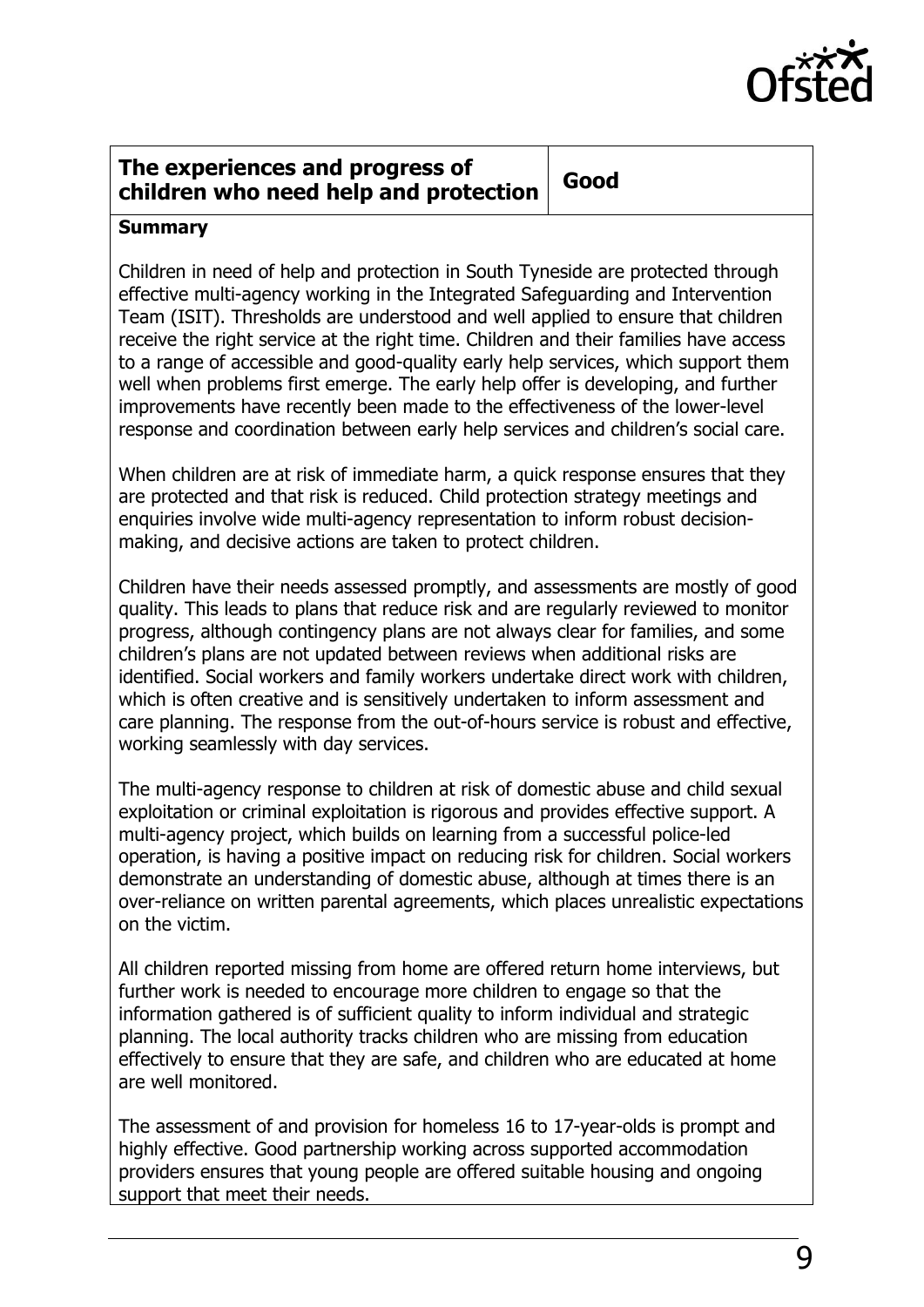

#### **Inspection findings**

- 8. The arrangements to help and protect children in South Tyneside are effective. When concerns first emerge, children and their families benefit from a good range of early help services. Following a recent review of early help services, there is improved coordination of provision through the multi-agency allocations team, and this is ensuring a responsive offer of support for families. The early help assessments seen by inspectors were of good quality. Plans are appropriately focused on improving outcomes for children and families, and this includes some proactive work with fathers.
- 9. There is a good understanding by partner agencies of the thresholds for access to children's social care, which means that the majority of referrals are appropriate and timely. Effective screening within the recently introduced multi-agency ISIT ensures a prompt and proportionate response to risk. This includes high-risk domestic abuse concerns and facilitates timely assessments and interventions. Consent is well understood and applied appropriately. The number of children living in households in which neglect is a feature is significant in South Tyneside. The graded care profile has recently been introduced to help social workers identify when a child might be at risk of neglect, although it is too soon to assess the impact of this.
- 10. When children are at risk of significant harm, responses are thorough and well coordinated. This includes the out-of-hours social work service, which provides a seamless and robust response to children, with effective communication between daytime and evening services.
- 11. Multi-agency representation within ISIT is a particular strength. Strategy meetings are well attended. Comprehensive information-sharing between partners and effective identification of risk and protective factors is leading to good-quality decisions. Actions taken to protect children are robust and appropriately focused.
- 12. Child protection conferences are timely and well attended by partner agencies, which results in well-informed multi-agency decision-making. Some children attend their conferences when it is appropriate for them to do so, and their voice is heard effectively through the consultation process. However, advocates are not well used. Robust monitoring of plans by the child protection chairs ensures that children do not stay on plans for too long, and appropriate action is taken when circumstances do not change to protect children, although contingency planning is not always specific or meaningful to parents. (Recommendation)
- 13. Social work assessments are generally of good quality and identify well the presenting needs and risks. They make good use of historical information. However, the impact of identity and diversity is not consistently well considered. This includes the different needs of younger children. An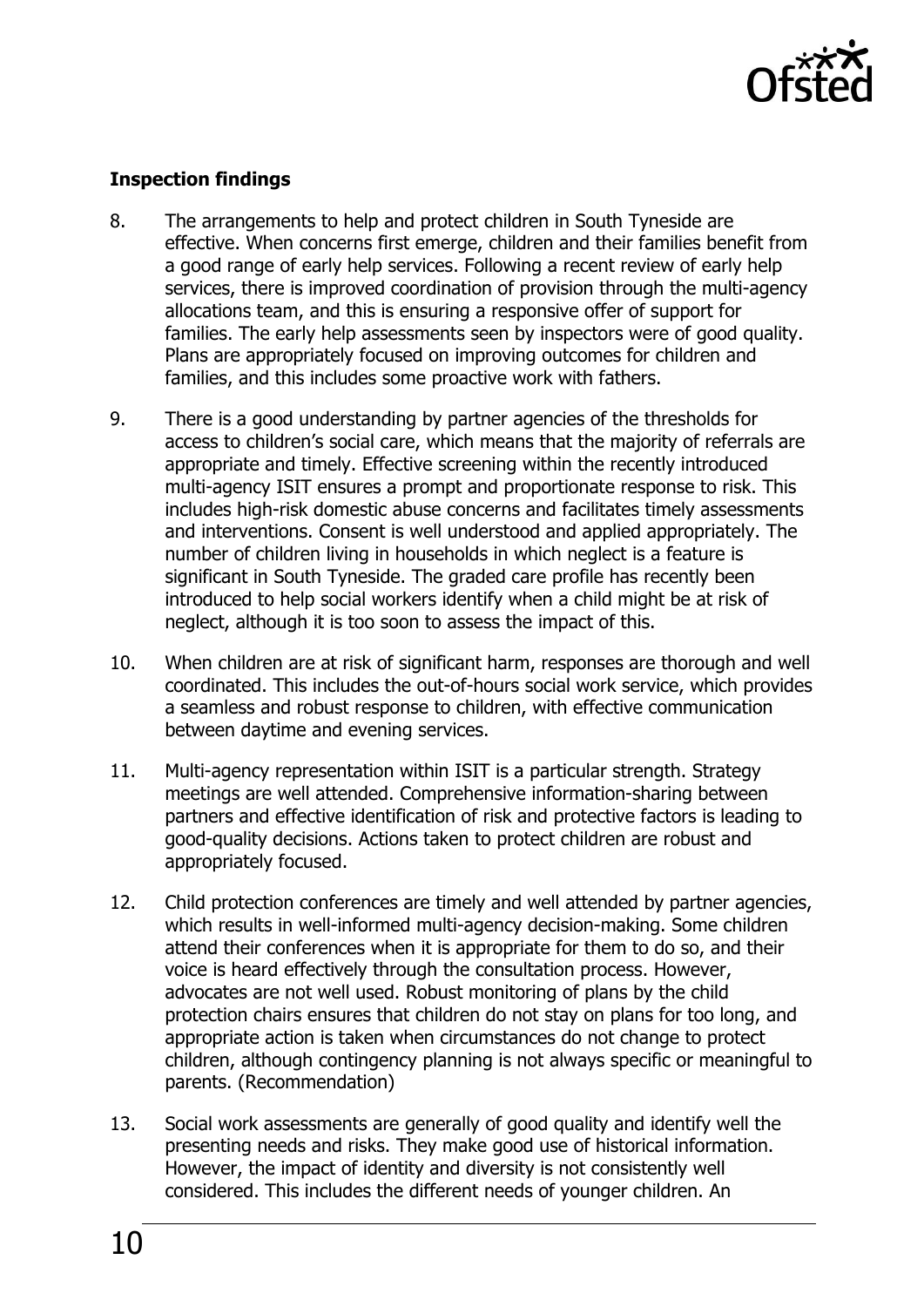

understanding of the cumulative impact of domestic abuse, parental mental illhealth and substance misuse is not well articulated. This means that, for some children, services are not as appropriately focused as they could be.

- 14. Children in need of help and protection are seen regularly and their views are clearly understood and recorded. Social workers are knowledgeable about the children they work with and use creative tools to carry out some effective direct work to better understand the child's lived experience. Family workers are offering effective support alongside social workers and are having a positive impact on improving children's and family's outcomes.
- 15. The majority of children's plans are well focused and responsive to changing needs through regular review. Partner agencies contribute well. However, some plans are overly adult-focused, are not updated when further information is known and lack timescales to facilitate robust monitoring of progress. Newly introduced plans are starting to help social workers to better articulate to parents the areas causing concern and what needs to happen next, but it is too soon to see the impact of this in all cases.
- 16. Management oversight and supervision are regular but are not offering consistently good challenge about the quality of social work practice. There are missed opportunities for a small number of children for whom decisions could have been taken earlier to instigate protective actions. (Recommendation)
- 17. When concerns for children are escalated or situations for children do not change, pre-proceedings letters very successfully make the expectations clear for families about what they need to do to make the required changes.
- 18. Services to meet the needs of children who have disabilities are responsive and effective. A recent restructure has ensured more manageable caseloads, and this has supported the development of meaningful relationships with children and families. Assessments are well written and child-focused, with a clear consideration of the impact of the child's disability in the context of the whole family.
- 19. Children who are at risk of child sexual exploitation receive a well-coordinated multi-agency response through the Missing, Sexual Exploitation and Trafficked (MSET) group. Risks are identified and social workers and managers take appropriate action to protect these children. However, this is not always updated in the existing care plan, which reduces the holistic understanding of the child's needs. The local multi-agency project Sanctuary South is particularly effective in helping to reduce harm safely. Inspectors saw examples of extremely positive intervention and support, which has enabled successful disruption and a significant reduction in the risk for several young people.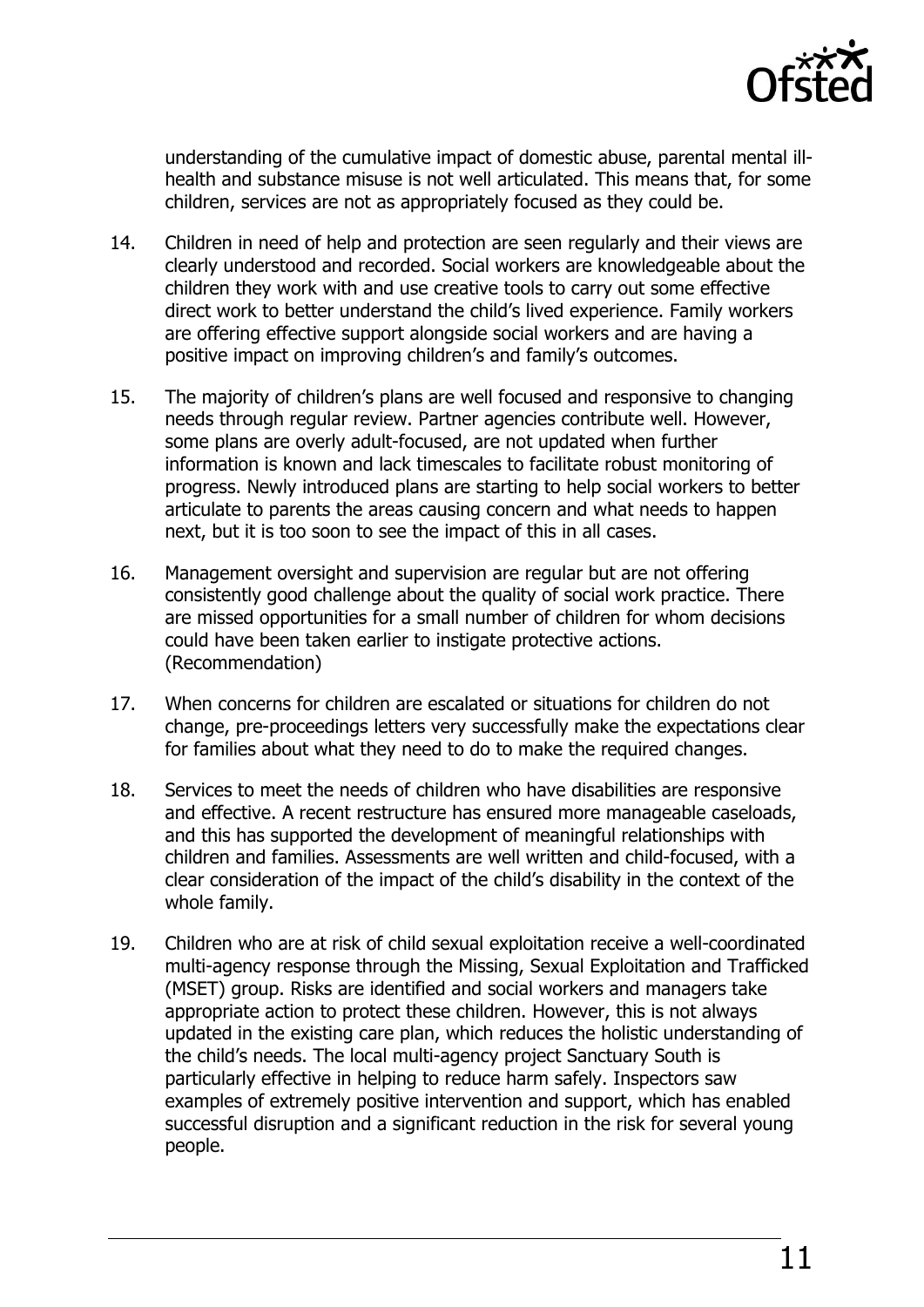

- 20. For children who go missing from home, return home interviews are always offered but are not consistently taken up. There is further work to do to ensure children's better engagement. When interviews take place, information is of a poor quality and is not being used effectively to inform individual or strategic planning. (Recommendation)
- 21. There are robust arrangements in place for children missing from education. A named manager coordinates children missing from school effectively. Effective and clear procedures are in place to support children who are home educated and their families. Currently, 68 children are being electively home educated. Each registered family is visited twice a year, when the progress of children is assessed, guidance and support are offered and alternatives suggested if this is appropriate.
- 22. There are effective arrangements for the identification, intervention and management of significant risk and harm by adults within the multi-agency public protection arrangements. However, for children living in families in which there are higher levels of risk from domestic abuse, the response from partners through the MARAC is not always translated effectively into children's individual plans. While action is taken to protect children, this means that a holistic view of the child's experiences is, in some instances, not clear. The use of written agreements between parents is not always reducing risk, as there is sometimes an over-reliance on the adult victims to protect children. (Recommendation)
- 23. The assessment and provision for homeless 16 to 17-year-olds is prompt and highly effective. This is supported by a single access point. Emergency accommodation is available when needed. Good partnership working across supported accommodation providers ensures that young people are offered suitable housing and ongoing support that meet their needs.
- 24. Private fostering arrangements are suitably assessed and supported, although the current number of children in South Tyneside remains very low despite a range of suitable awareness-raising activity being available.
- 25. The management of allegations against professionals working with children is robust. The majority of investigations are tracked and monitored effectively by designated officers. Regular training, awareness-raising and supportive conversations with other agencies have all had an impact on the reduction of inappropriate referrals.
- 26. South Tyneside is an area where the occurrence of female genital mutilation is low, but much has been done to respond to and raise awareness of the issue.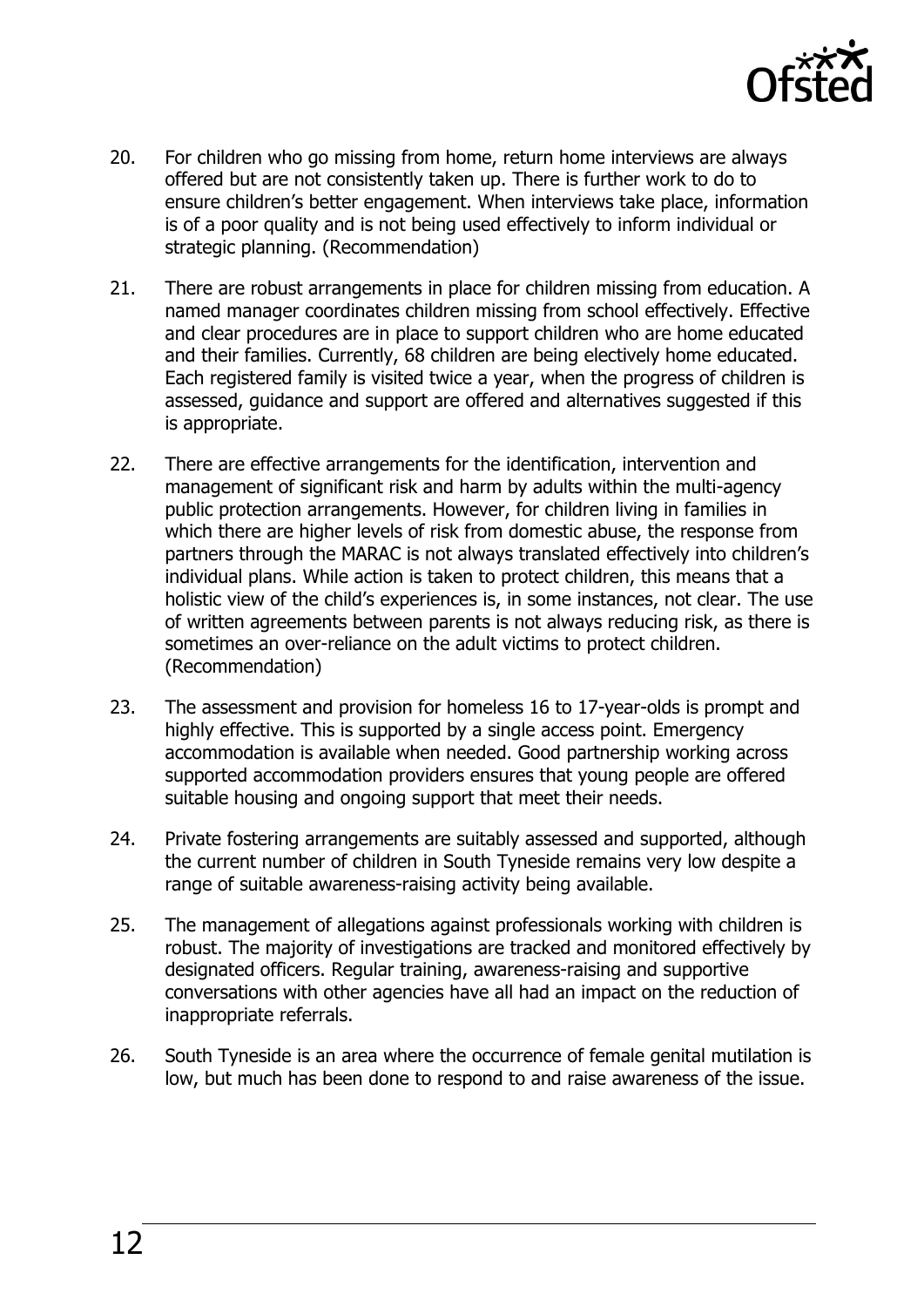

#### <span id="page-12-0"></span>**The experiences and progress of children looked after and achieving permanence**

**Good** 

#### **Summary**

Decisions for children to become looked after are based on a comprehensive assessment of risk and need, and are appropriate and, for the vast majority, timely. Children enjoy positive and purposeful relationships with their social workers and the people who care for and support them. Permanence for children is well promoted. Children are placed with well-matched carers who meet their needs effectively. The majority of children live in stable and good-quality placements, although not all carers are provided with timely delegated authority to make dayto-day decisions for the children they care for. The local authority has recently taken action to improve oversight of this service, including improvements in the timeliness of foster carer annual reviews.

Children's participation in their looked after reviews is strong. IROs are very effective in their roles. Some children have access to an independent advocate, and when this offer is taken this is effective and not time-limited. However, takeup of advocacy is low. The local authority is in the process of reinvigorating the service. Proactive and purposeful partnership work by the virtual school ensures that children looked after progress and achieve well educationally. The health needs of children are identified and supported well.

Risk to children looked after who go missing and are at risk of sexual exploitation is well understood and responded to. However, sufficient effort is not always made to ensure that return home interviews take place and are of appropriate depth to inform individual or strategic planning.

Adoption services are outstanding. Children with a plan for adoption are identified early, prepared well to live with their adoptive families and benefit from permanence without delay. The highly skilled team carefully prepares and supports adopters through high-quality assessments, preparation training and post-adoption support. Children progress well in their adoptive homes.

Services for care leavers are good. Young people live in safe and supportive housing and are well supported. While the majority of care leavers aged 16 to 19 are in education, employment and training, too many aged 19 to 21 are not, and even though they are supported the impact of additional 'workplace' services is yet to be seen.

The Children in Care Council (CiCC) is a well-engaged team of young people who work hard to connect with and seek the views of children looked after. It has an increasing voice on behalf of children looked after in South Tyneside and is starting to have a positive impact on shaping services.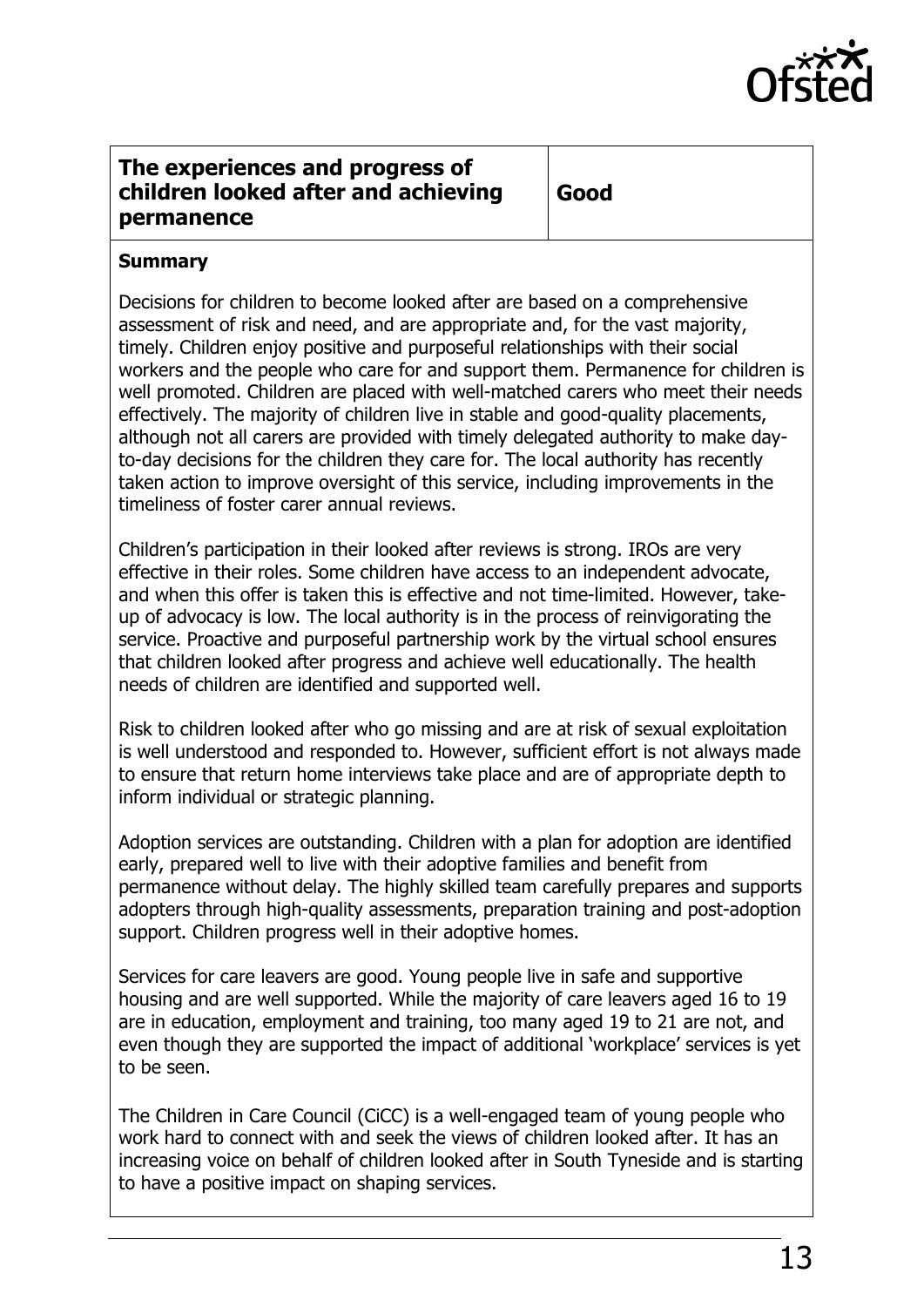

#### **Inspection findings**

- 27. Children who are on the edge of care receive effective support to help them to remain at home when it is safe to do so. Family workers provide intensive support to enable children to remain safely with their families. They provide evidence-based parenting support, direct work and intensive support programmes. The local authority has identified a need to strengthen edge of care services, and has very recently implemented a targeted edge of care service for children aged 10 to 15 years. The full impact of this is too early to assess.
- 28. Appropriate decisions are made for children to become looked after in South Tyneside. These are based on comprehensive assessments of risk and need. Consistently applied thresholds for care result in the right children becoming looked after. Social workers are attuned to the children they work with. They see them regularly and understand their personalities and individual needs. Inspectors saw examples of sensitive direct work and engagement with children, helping them to understand and manage their early childhood experiences. Social workers maintain regular direct contact with children and see children alone, so that positive and purposeful relationships can be nurtured.
- 29. Legal permanence for the majority of children is secured in a timely way. Effective tracking systems are in place to monitor timely progression of children's cases through the Public Law Outline (PLO). This process ensures that delays are reduced and are well understood, and service managers monitor this weekly to reduce unnecessary delay. Delays are in the main due to court scheduling. Working relationships between the local authority, the Children and Family Court Advisory and Support Service (Cafcass) and the judiciary are well established and very positive. Social workers produce goodquality, thorough assessments and reports for the court. These ensure that legal permanence for children is achieved without delay.
- 30. The local authority supports children being cared for by their birth families effectively, where this is possible and it is assessed as safe to do so. Connected persons and special guardianship assessments are balanced and evaluative and carefully weigh analyses of strengths and vulnerabilities. A clear evaluation of applicants' capacities to safeguard children and to provide nurturing parenting throughout their childhoods is evident.
- 31. The vast majority of children are placed in stable, good-quality placements that meet their needs. Children do not experience unnecessary moves and there is generally a good range of placements available, sourced and managed by the commissioning team through a well-established regional commissioning framework. A review of placements is under way, and service redesign is taking place in response to recognised shortfalls in the sufficiency of placement choice for family groups and older teenagers who display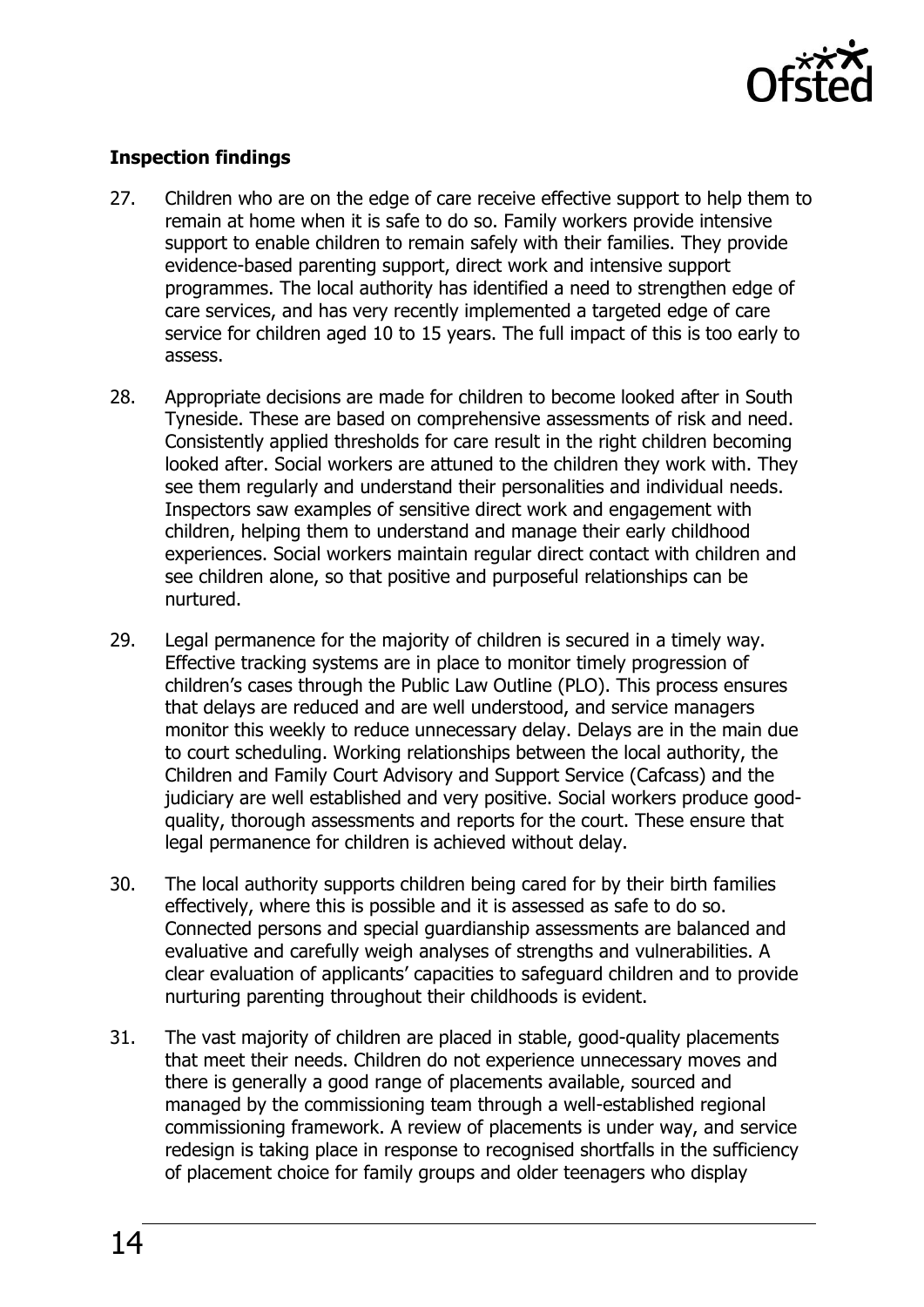

challenging behaviour. This is being progressed by targeted advertising and recruitment.

- 32. Careful consideration is given to placement suitability for children who have complex needs. The correct choice of placements has contributed significantly to reducing risk of child sexual exploitation and missing episodes. Placements that can meet the diverse needs of children have resulted in children making positive progress in a range of areas of their lives.
- 33. Foster carer assessments are comprehensive and evaluative with recommendations for best potential matching. Foster carer reviews lead to clear personal development plans. However, not all reviews are completed in a timely manner, and this is not conducive to ensuring that placements continue to meet children's needs. A dedicated reviewing officer has recently been appointed to address this shortfall. In addition, not all carers are provided with timely delegated authority to make day-to-day decisions for the children they care for, and this reduces their ability to make timely decisions for children. (Recommendation)
- 34. Contact with family and friends is appropriate to the child's needs and is well supported. Contact plans are clear, fully discussed with foster carers and are reviewed if foster carers report any adverse reactions or behaviours following a contact visit. This consistency and attention to detail ensures that contacts remain appropriate and positive for children.
- 35. There is currently limited capacity to undertake life-story work in the fostering service, and some children have been waiting a long time for this work to start. The local authority recognises this and has plans in place to address it. When it takes place, life-story work is creative and effective. Examples seen by inspectors show considerable evidence of multiple strands of evidence being gathered to ensure that all of the child's history is captured.
- 36. Most children looked after who are living outside the area live in neighbouring local authorities and are relatively close to their homes. Children who are placed a distance away are placed for the right reasons and in their long-term best interests. Social workers visit these children regularly, and their communication with the children and care providers is good.
- 37. Strong working relationships across agencies are evident and contribute to achieving good outcomes for children. There is good multi-agency attendance at key meetings, and information-sharing is timely and effective in influencing children's plans. Access to services and support is readily available to children. Children who live out of area and those placed at home receive an equitable service.
- 38. Children are returned to parents' care when it is safe for them to be so. This is informed by comprehensive assessments ratified at the child's looked after review. Children's views are well recorded and effective direct work is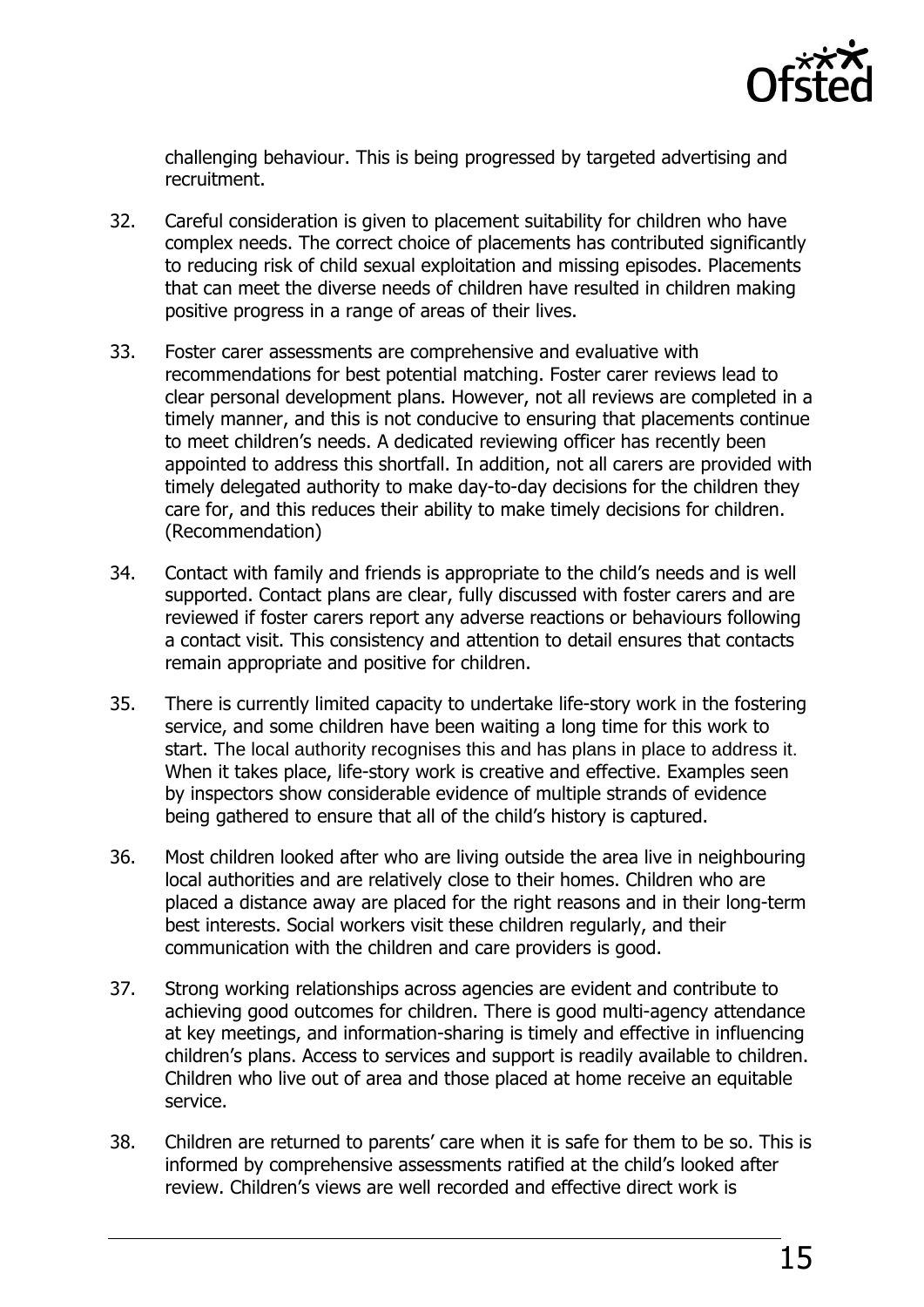

undertaken with them and their families. The majority of children have a detailed plan to support their return home.

- 39. Risks associated with going missing and child sexual exploitation are well understood. When children go missing from their placement, including out of area placements, the police are alerted in a timely way and appropriate information-sharing takes place. However, sufficient effort is not always made to ensure that return home interviews take place and are of appropriate depth to fully inform plans. Children who are being exploited or who are at risk of child sexual exploitation have multi-agency plans to reduce the risk and these are regularly reviewed. (Recommendation)
- 40. Children looked after who offend benefit from a well-coordinated response to meeting their needs, underpinned by regular communication between social workers and youth offending service officers.
- 41. The educational progress of the 186 children of school age is prioritised and scrutinised effectively by secure governance arrangements, which means that the virtual headteacher is regularly challenged and the service is held to account. The current cohort of children attend 84 different schools, the vast majority of which (90%) are good or better. A very high proportion of pupils have additional learning needs and these are being well supported.
- 42. A well-established and highly effective virtual school team, the Project for Looked After Children's Education (PLACE) proactively tracks, monitors and supports all young people, including care leavers, up to the age of 18. Personal education plans (PEPs) are used well to focus its work, which is firmly rooted in supporting children's educational progress, particularly those experiencing emotional difficulties, trauma and loss. The pupil premium is being used well to ensure one-to-one provision where necessary and access to a counselling service for pupils who need it.
- 43. The impact of the work of PLACE means that the vast majority of pupils are attending school regularly and attendance rates are high at 97%. Pupils are generally making expected levels of progress in line with their peers. Attainment is mostly in line with the national average for children looked after in the majority of key attainment and progress indicators. A very small number of pupils have had a fixed-term exclusion during the last year. Very few pupils have moved schools other than in normal transition periods. This is because PLACE places a high priority on school stability, and children are only moved in exceptional circumstances.
- 44. Good arrangements are in place to ensure that when young people are not attending school full-time they receive high-quality alternative provision that meets their needs. A suitable range of provision is available for young people to access across the borough when it is clear that mainstream schooling is not suitable or they have been temporarily excluded. Currently, five pupils who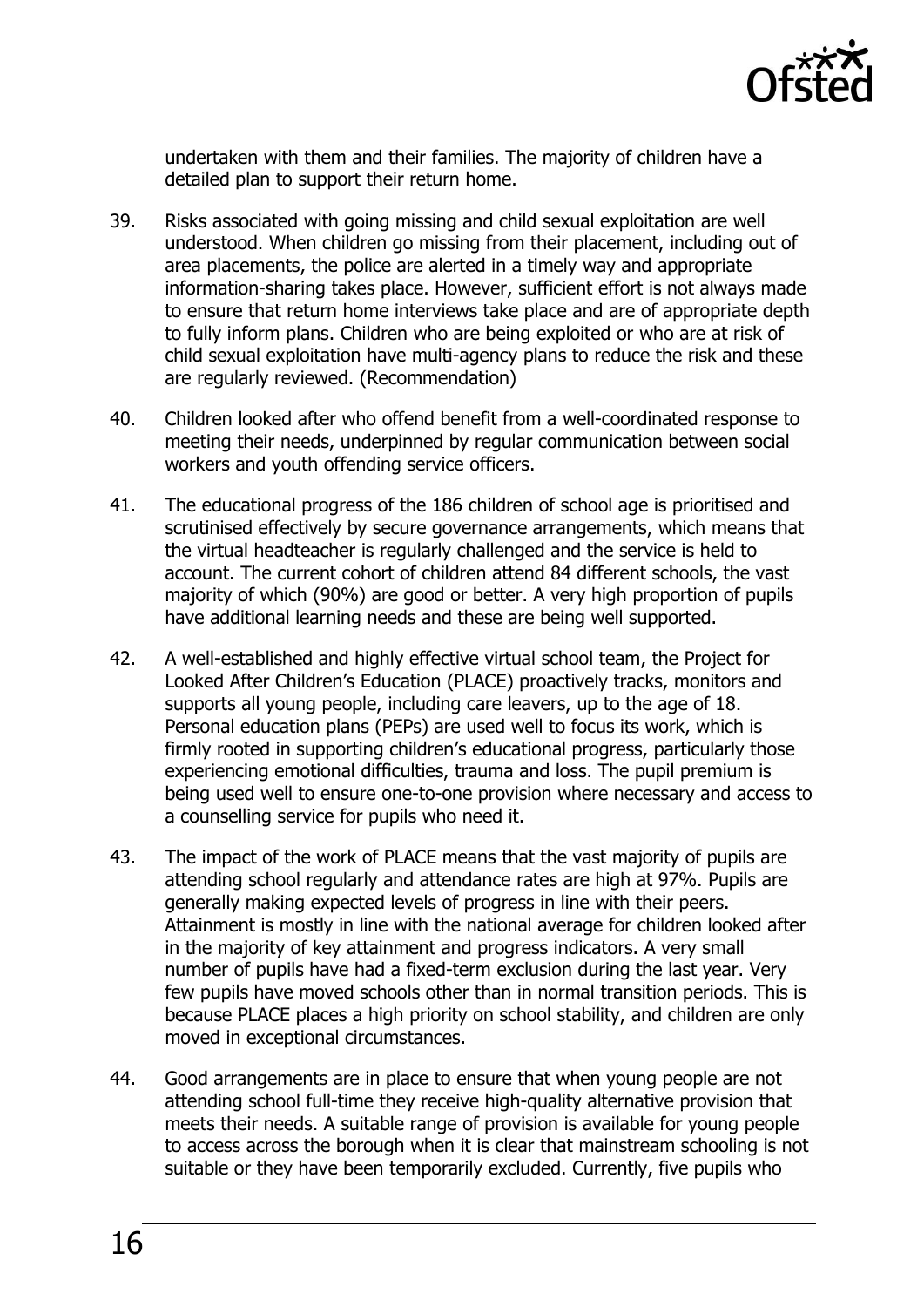

are in care are accessing this provision. The local pupil referral unit, the Beacon Centre, provides the majority of places along with the local college.

- 45. The health needs of children looked after are given early careful consideration when they enter care and are routinely addressed in case planning. Children have access to a variety of commissioned services. Foster carers have direct access to psychological advice to promote attachment and placement stability. Children's initial and review health assessments are completed for the majority in a timely way. A lead professional is identified for children whose health assessment indicates that additional support is required. Initial access to child and adolescent mental health services is in line with the national average but can take some time. However, once carer and child are receiving a service, the response is highly valued.
- 46. The quality of assessments is generally good. They are clear and comprehensive and inform children's plans. However, the assessed needs of children who remain looked after are not always updated periodically or when a child's circumstances change. Sensitive responses to children's individual needs are evident in care planning. A high significance is placed on the enduring relationships between brothers and sisters, and they live together if their needs determine that this is appropriate. Children also have good access to an independent visitor who is matched according to the child's requests.
- 47. Children's reviews are timely and effective. Almost all children participate in their reviews in some way, and their wishes and feelings are carefully considered in care planning. IROs visit children between reviews, when possible. They apply rigour in their role and are effective in ensuring that care plans progress in a timely way and meet children's needs. Care plans are not always of consistently good quality. However, the majority address the needs of children well. The IROs escalate issues appropriately on behalf of children looked after. Social workers and managers are receptive to and value professional challenge from the IROs, and this has on occasion resulted in appropriate amendment of care plans.
- 48. All children have the right to access an independent advocate, and when this offer is taken this is effective and not time-limited. However, take-up of advocacy is low and under-promoted. The local authority is in the process of reinvigorating the service. (Recommendation)
- 49. The CiCC, MAGIC (Making A Great Important Change), is a well-engaged group of young people who work hard to connect with and seek the views of children looked after. They are active in the region to increase greater consistency of opportunities for children looked after. Children at MAGIC said that they feel listened to and are enabled to make a difference, which makes them feel good about their contributions. Children in care in South Tyneside can now access free leisure passes, with an additional free pass being available for a friend or their carer. The CiCC has an increasing voice on behalf of children looked after and is starting to have a positive impact.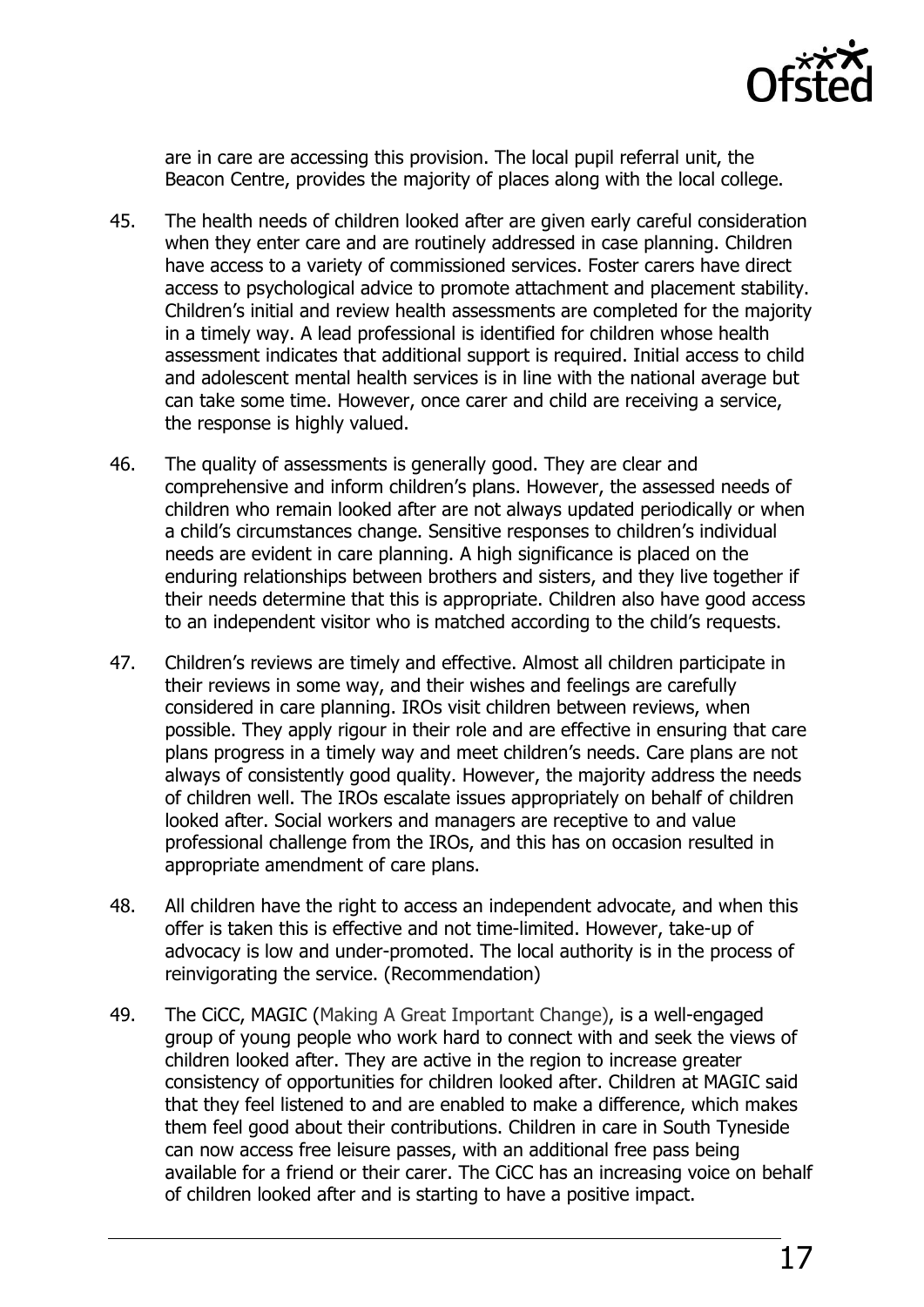

#### **The graded judgement for adoption performance is that it is outstanding**

- 50. The performance of the adoption service is excellent and the local authority continues to seek ways to improve its service. Children who need an adoptive placement are identified early and benefit from permanence without delay, and 67% are placed with adopters in under 14 months, which is much better than the national average of 47%. The authority has been highly successful in ensuring that harder to place children are adopted. The 2016 adoption scorecard demonstrates that the proportion of Black and ethnic minority children and children aged five and over who ceased being in care due to adoption is more than twice the average national levels.
- 51. Family-finding is robust and social workers demonstrate tenacity and success in finding families for children who have diverse and complex needs. Fostering to adopt and parallel planning are well established and secure excellent outcomes for children. Support for this challenging type of pre-adoption work is outstanding, and there is evidence of adoption workers being available overnight and at weekends. Creative use is successfully made of national activity days, adopter-led matching and regional consortium exchange days.
- 52. Matching is a strength and all efforts are made by the adoption service to secure the right household for each child. Evidence was seen of tenacious and creative work to secure an adopter for a child who has complex needs. Brothers and sisters are placed together whenever this is possible, and independent assessments are commissioned early in their care experience when the collective nature of their needs may give rise to the question of separation. The adoption panel is stable and robust, providing a sensitive forum for prospective adopters to present themselves. Good consideration is given to the planning for provision of support services if a child is to be placed away from the local area. The agency decision-maker has detailed knowledge of children's circumstances and makes timely, appropriate decisions. Medical advice is thorough, valued and readily available to both panel and prospective adopters.
- 53. Management oversight of the service is well informed and very effective. In 2016–17, 11 children had their plans for adoption changed. Each case has been individually reviewed by the agency decision-maker and service managers to maximise learning and to assure themselves that decisionmaking and care planning, both within the authority and in external bodies, such as the court, are appropriate.
- 54. Managers track the progress of children with an adoption plan from the earliest possible stage to plan ahead, and this avoids drift and delay. Child placement reports are good in the majority of cases and action has been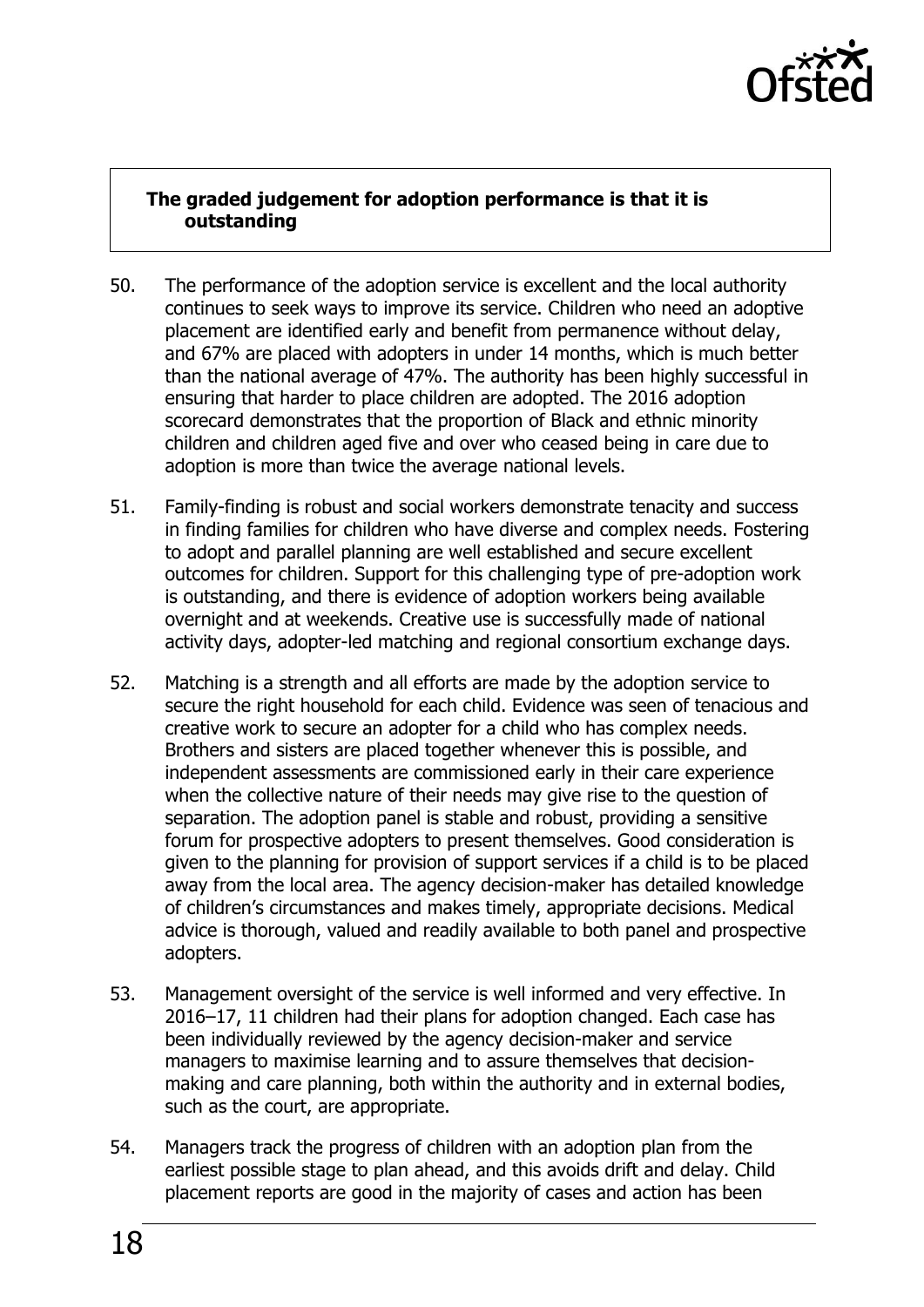

taken to raise standards further. Work remains to be done to ensure that all attain that degree of quality.

- 55. Adopters are overwhelmingly positive about the support they receive from the service, and many apply to the authority as a result of the positive experiences of others. A comprehensive training package is available for prospective adopters. Preparation covers areas such as child development, abuse, legal issues, attachment, contact and positive parenting. Good-quality and relevant training is offered post-placement, ensuring that adopters continue to have the knowledge and skills to meet the needs of their children. To ensure that children's views about their adoption experiences are known and understood, a DVD of them was produced and is to be used in training for potential adopters and the corporate parenting panel.
- 56. The focus is on supporting adopters in an effort to achieve the very best outcomes and standards of care for children. An example of this is the use of the adoption support fund to secure a much-valued clinical psychologist whom adopters can access with ease and without delay from pre-placement until their adopted child is an adult. This results in challenging behaviours and attachment issues, both at home and in school, being addressed as they arise, and there have been no placement disruptions in the last 12 months.
- 57. Adoption support was provided to 13 families in the last year, and support ranged from therapy sessions for children, attachment training for adopters to a 'Talk Adoption' summer camp for children. However, adoption support plans have historically been too variable in quality, and in July of this year managers took action to remedy this by auditing all active plans and identifying necessary improvements.
- 58. The 'After Adoption' service, provides effective services for adopted people aged over 18, and birth parents, who are seeking advice, information and counselling. Quarterly reports demonstrate the sustained use and positive impact of this service.
- 59. Adopted children and their families benefit from high-quality life-story work. A specialist worker is extremely skilled at not only building sensitive and factual accounts of children's lives but supporting and guiding adopters in how to use them to best effect with their children. Later-life letters are clear and well written, describing the child's journey and the decisions made about them in a very sensitive manner.

#### **The graded judgement about the experience and progress of care leavers is that it is good**

60. Care leavers are well supported by their PAs who are committed and persistent, especially with those young people who are more difficult to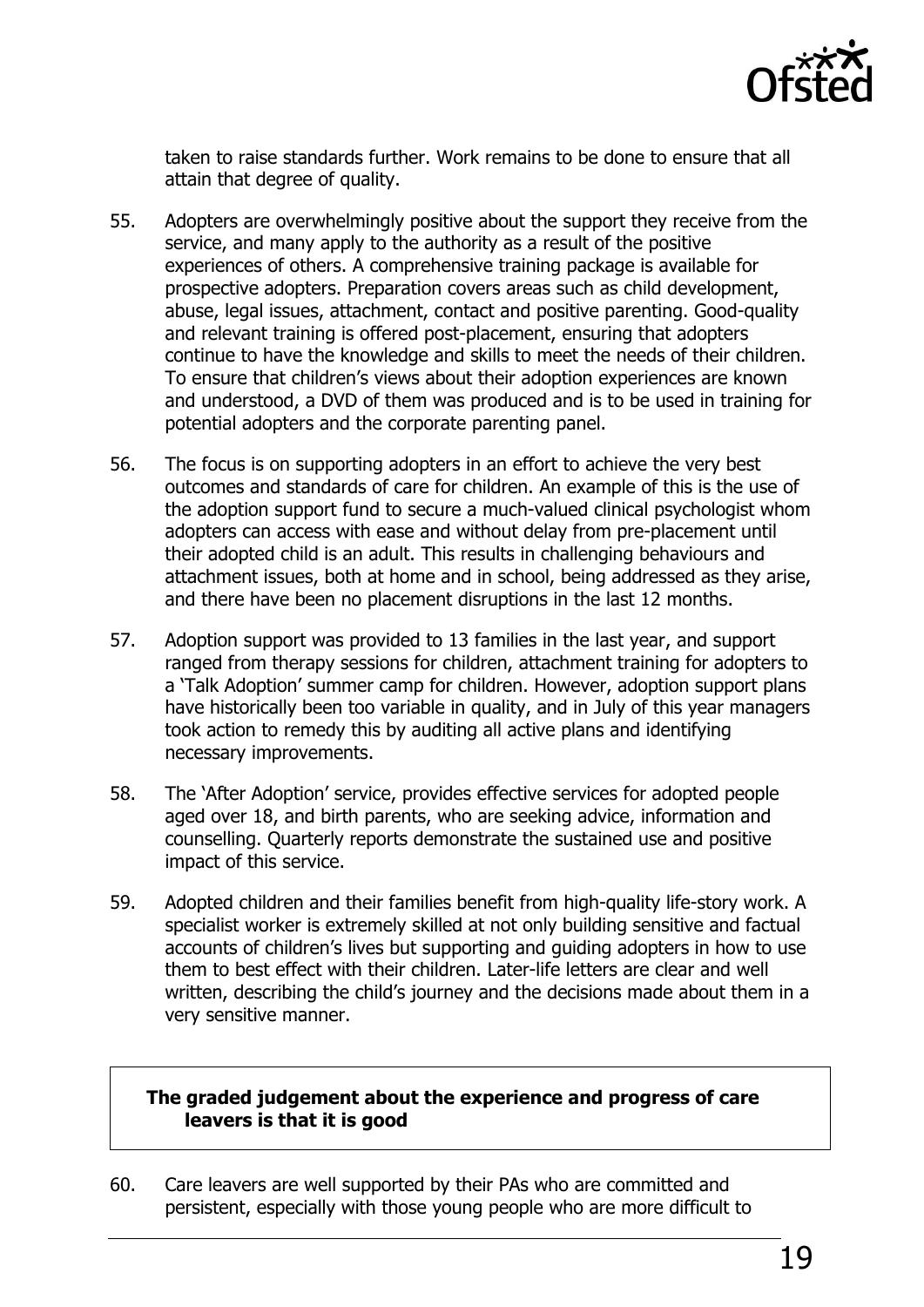

engage. As a result, they know and are in touch with all of the 118 care leavers currently using the service. As one care leaver put it, 'My worker was brilliant and especially when I was going through a difficult time. He helped me get my apprenticeship, which I absolutely love.' A recent reorganisation of the team has enabled the personal advisers to concentrate on their work with care leavers. This is having an impact on developing a more professional approach to the work. As a result, work is focused and ensures that care leavers are both supported and challenged to help them make positive choices and keep them safe.

- 61. Young people spoken to by inspectors have a well-developed understanding of their rights and entitlements. A care leavers' resource pack was developed in collaboration with MAGIC. However, the pack needs to be more interactive, engaging and accessible, so a web-based resource is planned by MAGIC. PAs ensure that young people are kept informed about the range of help that is available, including financial support.
- 62. Pathway plans are current, up to date and regularly reviewed. The plans are helpful and support young people in making successful transitions and increasing their independence. All of the plans reviewed by inspectors were of good quality. Plans are detailed, generally evaluative and record some useful historic information about the young person's journey through care. Targets are appropriate and realistic and include input from the young person. This means that for the vast majority, pathway planning helps care leavers to review what is going well, to prioritise areas they need to focus on and to take responsibility for their actions. Care leavers spoken to for the inspection confirmed that they find the pathway planning process helpful.
- 63. A small number of care leavers spoken to by inspectors said that they would like more work done to help them understand their childhood experiences and early histories. Plans are in place to develop high-quality later-life letters and life-story work when these are not in place. This will help care leavers to reconcile their childhood experiences and build resilience. However, at present, care leavers are waiting too long to access their files.
- 64. Young people have consistent and good support to develop independent living skills. For example, PAs work with them to make sure that they have bank accounts, a national insurance number and passports. When care leavers move into their own property, they are supported effectively by accommodation partners in developing daily living skills including budgeting, paying their rent and utility bills, shopping and cooking for themselves. If care leavers have lived in residential homes, outreach staff continue to work with them once they move out. A number of care leavers have received financial support for driving lessons, particularly when they need to drive because of their employment. This means that, for the vast majority, their transition to adult life is positive and they feel well supported.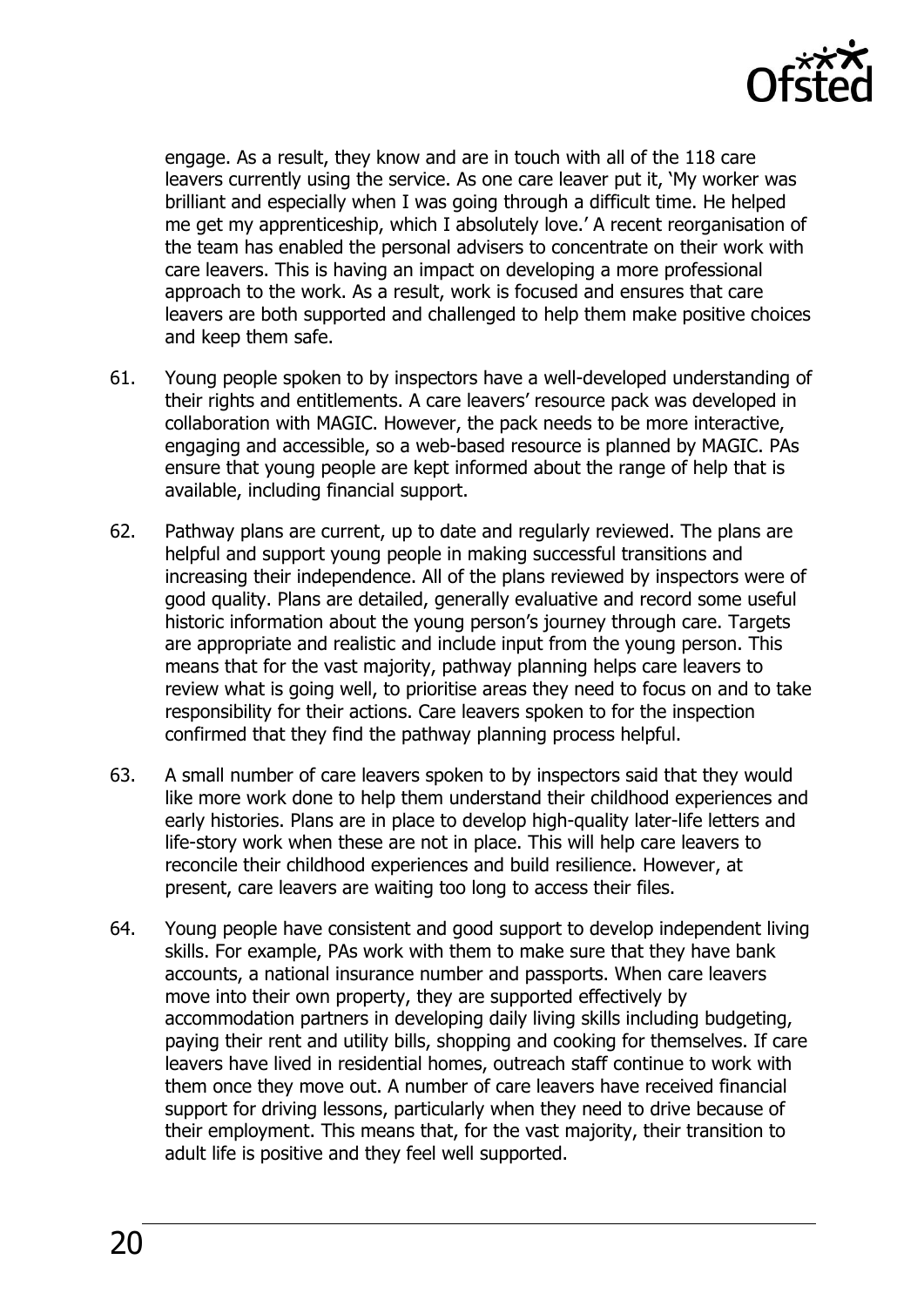

- 65. For those care leavers who have additional needs or a disability, very effective planning is in place to ensure that they continue to receive well-tailored support into adulthood at a level that is appropriate for them. For example, when necessary, fostering arrangements continue and become 'shared lives' placements so that young people can remain with the same families. When appropriate, adult social care takes the lead to ensure that care and support are seamless with few, if any, disruptions.
- 66. Care leavers' physical health needs are addressed effectively through the work of the PAs and wider health partners. Particularly good attention is paid to advising them about alcohol and drug use and other risky lifestyle choices. All care leavers are provided with a health passport that ensures that important information about any health issues is recorded and available for future reference. Young people have good access to specialist sexual health services and, in some cases, have developed a very trusting relationship with the sexual health nurse working in the team. When young people become parents, they are well supported by community health services and through children's centres to ensure that their own health and that of their babies is well supported.
- 67. Care leavers have appropriate access to a variety of services to address their emotional well-being. The 'Life Cycle' service is available for those young people who have mild to moderate mental health concerns and issues about anxiety. Care leavers are responded to promptly. The PLACE has recently appointed a counsellor for children looked after and care leavers, but take-up of this new service is low at present. For those young people who have more complex mental health needs, referrals are made via their general practitioner to the community treatment team. Recent improvements in this service are ensuring a prompter response for those care leavers over the age of 18. However, some young people spoken to by inspectors feel that they have waited too long, and some are still waiting for an appropriate service.
- 68. A wide range of housing options is available to care leavers to ensure that they are well supported to move into suitable accommodation that meets their individual needs. The weekly Housing Allocation Pathway Planning and Support group enables all referrals for accommodation to be responded to promptly. Once a referral is made, young people are offered options that range from highly supported living arrangements to those with less support including who have their own tenancies. Care leavers are given priority in the bidding process for council tenancies. These seldom break down, as young people are encouraged to take the next steps in a timely way to suit them.
- 69. A very small number of care leavers feel that the area they are currently living in is unsafe. They have raised this with their workers and moves are already planned. Inspectors visited these properties during the inspection and were satisfied that these young people are housed safely. As one young person said, 'The area is OK, not the best but not the worst.'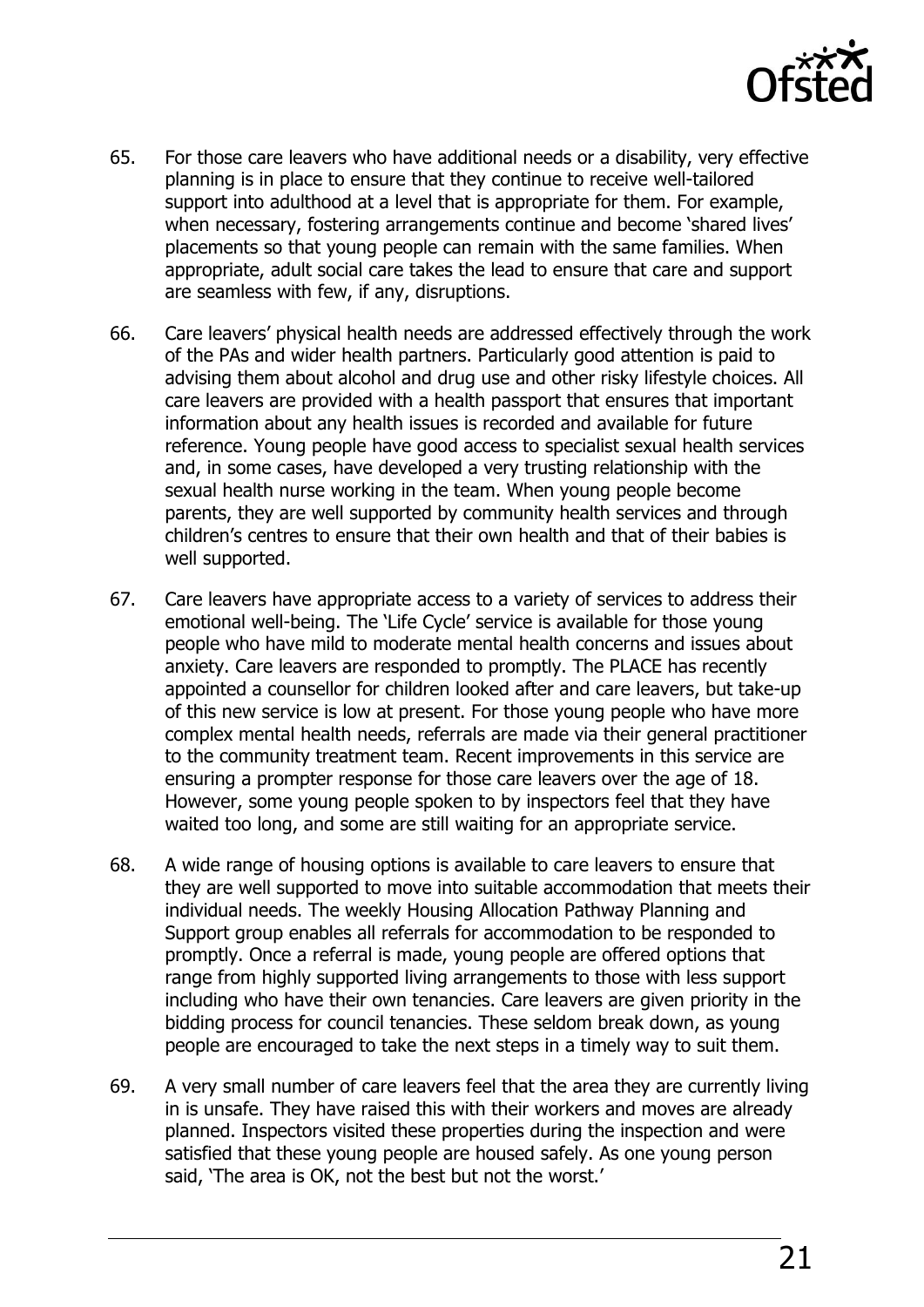

- 70. Increasingly, care leavers are offered the opportunity to stay put with their foster carers. The five care leavers currently attending university are able to return to their previous foster care placements, or alternative accommodation can be provided during holiday periods if this is required.
- 71. The vast majority of care leavers aged 16 to 18 are well supported to continue their education and training or enter the world of work. A recently developed post-16 PEP is having a positive impact on focusing attention on the next steps that young people need to take in their education. Good relationships with local colleges and training providers mean that their progress is being carefully monitored, and young people are attending training programmes that meet their needs.
- 72. Unfortunately, the more positive picture for the 16 to 18 cohort of care leavers being supported to continue their education and training is not replicated for the older cohort aged 19 to 21. Currently, a significant proportion of this group are not in education, employment or training (NEET). A number of these young people are not able to work, for example, because they have recently become parents or are suffering from anxiety and depression. (Recommendation)
- 73. The council has been too slow in offering this older cohort of care leavers work experience or apprenticeships across the council. Staff have recognised that more needs to be done to reduce the number of care leavers who are NEET. A new service, 'The Workplace', has been established, which will be devoted to helping care leavers back into education, training or work. Briefing meetings are planned with the council across a wide range of departments to encourage teams to consider offering care leavers work experience, taster programmes and, where appropriate, apprenticeships. As this initiative is so new, it is too early to determine how successful these measures will be in reducing the number of care leavers who are NEET.
- 74. Young people have good access to free leisure services, and this offer now includes the opportunity to take a friend. Young people said that they really like the fact that they can attend the gym or take a friend swimming if they want to.
- 75. PAs celebrate young people's individual achievements in a variety of ways, for example taking them out for meals when they successfully complete their academic qualifications, birthday dinners and Christmas celebrations. Care leavers receive praise and encouragement for their other successes, for example gaining their driving licences, gaining employment, becoming parents or moving into their own homes. While these individual celebrations are appreciated by the young people, care leavers' successes are not part of a wider celebration event. Currently, care leavers are being consulted about how they would like to celebrate their achievements more widely.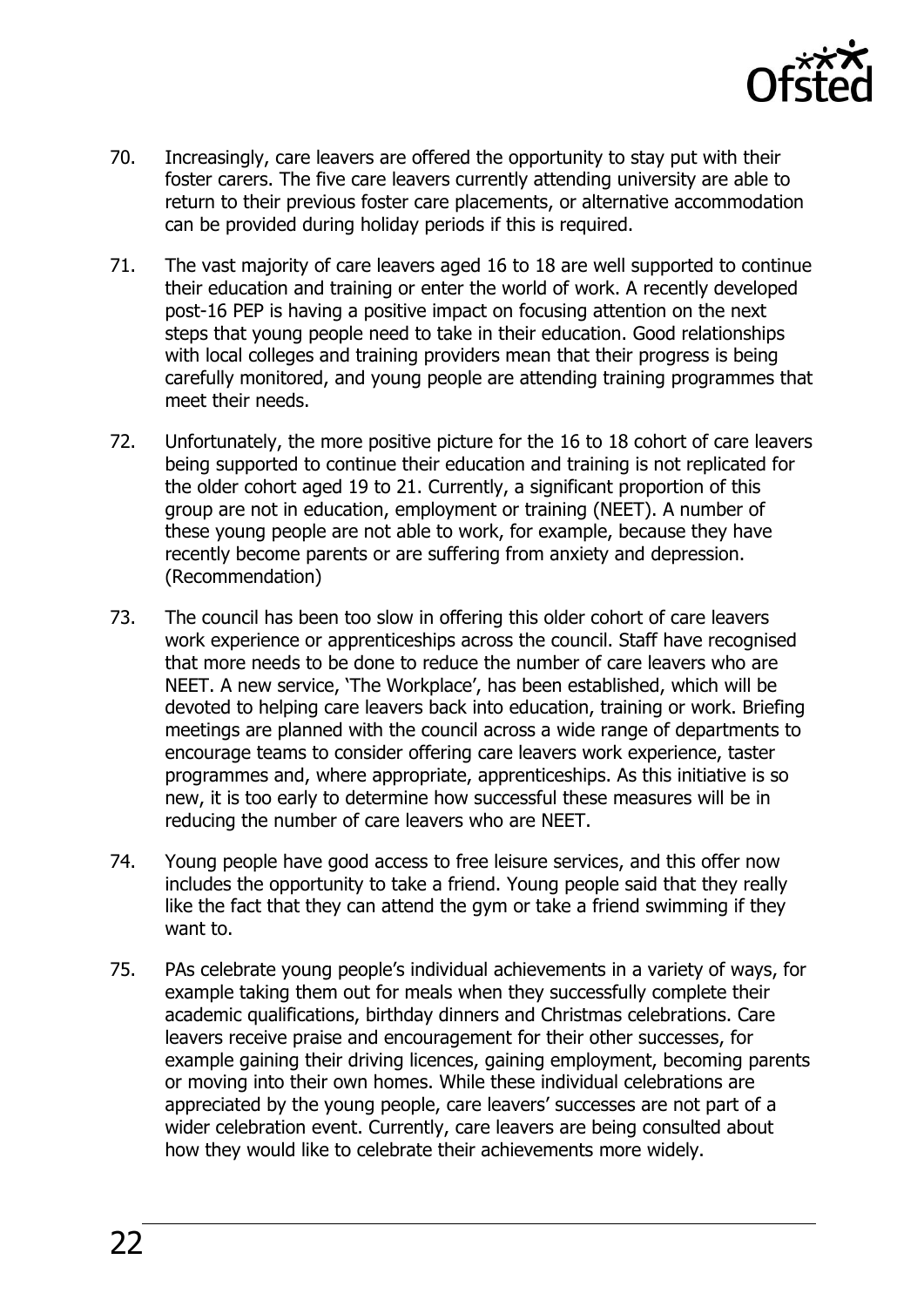

### <span id="page-22-0"></span>**Leadership, management and governance Good**

#### **Summary**

Leaders and managers in South Tyneside are ambitious and tenacious in their pursuit to deliver outstanding services. Rapid improvements have been achieved, and ongoing work is well focused. Well-cultivated relationships with partners enable the local authority to be nimble in developing better services to help and protect children. Over the last 18 months, the DCS has taken a systematic approach to improvement, prioritising areas of greatest impact. He has progressed the redesign of the front door through ISIT, restructured and significantly improved the team for disabled children and embedded a culture of quality assurance and performance, while ensuring that the workforce is well supported to develop key skills to improve the quality of practice.

Senior managers and leaders are determined in their approach to understand frontline practice, and there is effective performance management and quality assurance. All of the areas identified through this inspection are already well understood and included in improvement planning.

Some areas of development are still not mature enough to measure impact. For example, work is ongoing to broaden the reach of MAGIC to capture the views of children, which is a strength individually. However, as a collective voice, this is not yet shaping and influencing service developments. Learning from advocacy and complaints is not yet collated and analysed to understand what children are saying about the quality of services they receive, or used to inform improvements.

The chief executive, DCS and head of service set high standards, and ensure a clear line of accountability across the service, while fostering an environment that supports best practice through its significant commitment to ongoing professional development. This strong offer enables the local authority to recruit, as well as retain, staff effectively, despite regional pressures and influences. Staff feel valued and proud to work for the local authority.

As the local authority has already identified, challenge and rigour of management oversight are not sufficiently focused on improving the quality of practice or on providing clear management direction to avoid any unnecessary delay. Although social workers receive regular supervision, this is not sufficiently reflective or of a consistently good quality.

Corporate parents have not been sufficiently challenging of shortfalls in services, for example in relation to care leavers aged 19 to 21 who are NEET.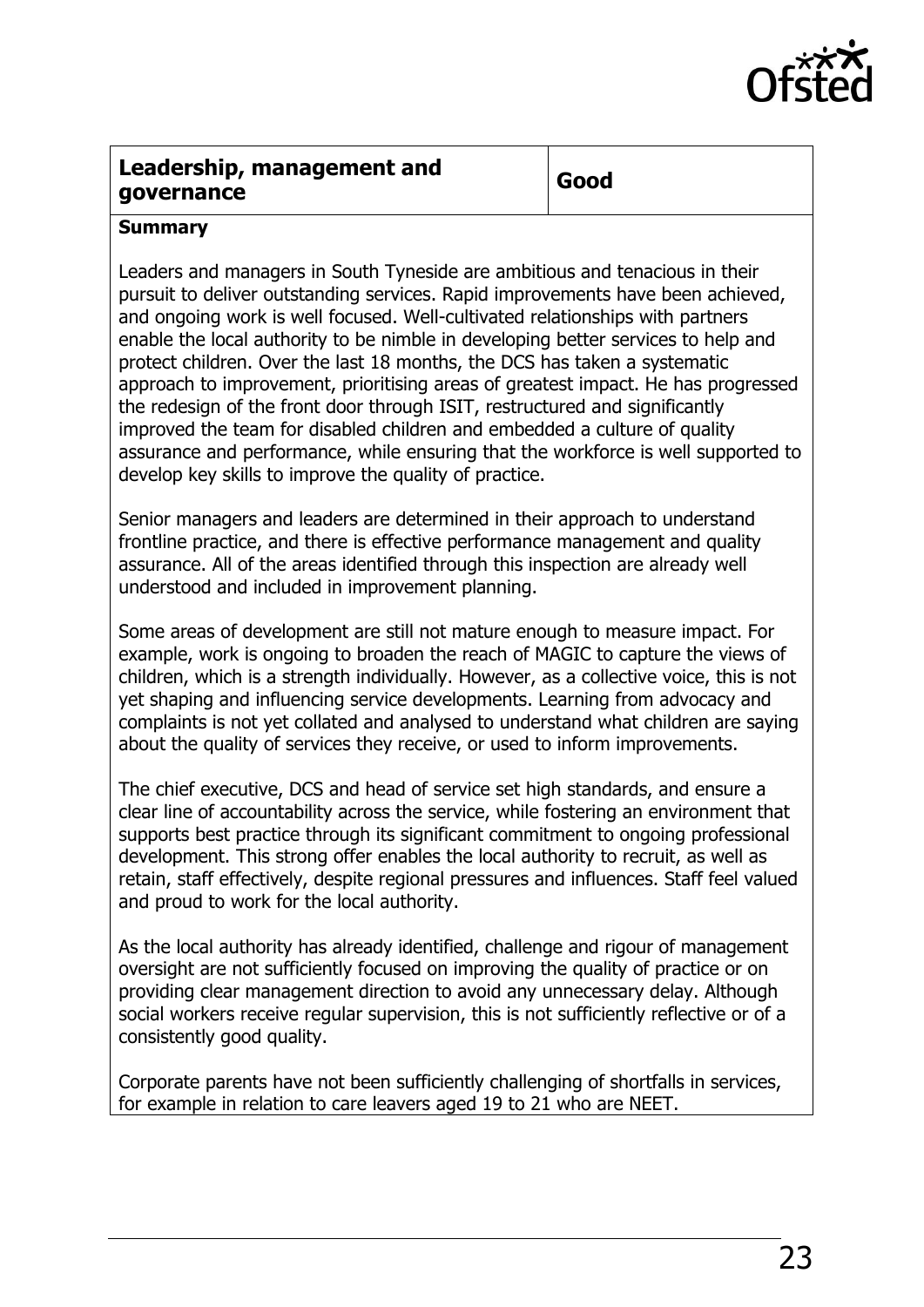

#### **Inspection findings**

- 76. The chief executive is a passionate advocate for children and young people, and this has secured good-quality services. Since the 2013 Ofsted inspection, children's social care budgets have been protected and additional monies made available to implement a new electronic recording system, redesign the front door through ISIT and further invest in edge of care services. There has been successful recruitment of senior managers who share a commitment to continual improvement. Following the JTAI in February 2016, the DCS has systematically improved a number of service areas, prioritising areas of greatest impact. The pace of change has been impressive. The front door through ISIT is restructured, and there are significant improvements to services for children who have disabilities. A culture of quality assurance and performance is well embedded. The workforce is stable and well supported. The right conditions have been created for social work to flourish now that statutory compliance requirements are met.
- 77. Senior leaders and managers have invested in building and retaining strong and trusting relationships with partners. Partners share the same vision and values and understand the strength of working together to shape and commit resources, and deliver improved services for children and young people. For example, there has been good investment by partners in relation to the implementation of ISIT and Encompass, a domestic abuse initiative in schools, and in tackling children at risk of exploitation. This demonstrates effective commitment from partners to secure timely and appropriate services for children.
- 78. Since the JTAI in February 2016, the local authority and partners have focused on improving the response to children at risk of exploitation and children who go missing from school, home and care, and they are successfully delivering highly effective services through Sanctuary South. Intelligence is collated and shared, informing targeted disruption activities, and there is appropriate focus on improving further services to children who go missing.
- 79. Neglect is a significant feature of children who need help and protection in South Tyneside. The local authority has invested in understanding its nature and prevalence, identifying geographical hot spots and uncovering a common factor of domestic abuse through its impressive neglect profile. Work with the community safety partnership ensures the availability of a broad range of domestic abuse services, and the neglect profile is used to identify gaps in provision. For example, external funding was secured to target families in which the toxic trio is prevalent and inhibiting parents' ability to engage in interventions. However, this is very new and the impact is yet to be measured.
- 80. Positive relationships with Cafcass and the courts and effective monitoring of the PLO mean that the progression of children's cases through the court system is improving. Assessments and care plans have improved in quality,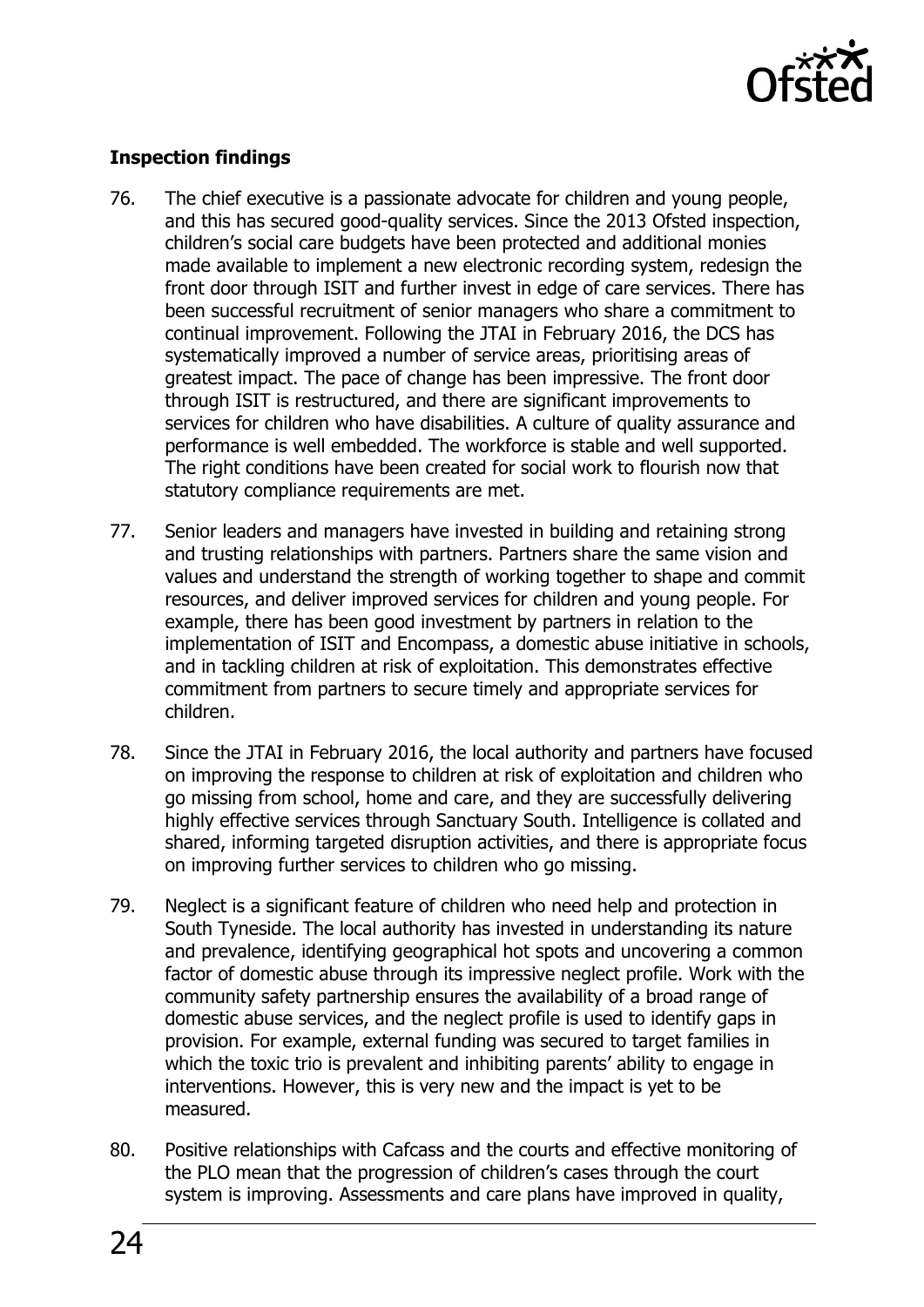

demonstrating good impact of targeted training. IROs provide effective challenge to the local authority, including appropriate escalation of concerns when necessary to the head of service and to Cafcass.

- 81. Clear lines of accountability and robust governance arrangements ensure effective communication and challenge at all levels across the service. Regular meetings between the chief executive and the independent chair of the South Tyneside Safeguarding Children Board (STSCB) and fortnightly meetings between the lead member and DCS are ensuring accountability. The lead member has a clear overview and understanding of frontline practice from chairing the corporate parenting committee, and the Children and Families Board and through attending the Health and Wellbeing Board and STSCB. Her knowledge is enhanced through a genuine commitment to improving practice through regular visits to teams and operational meetings as additional assurance about the quality of services for children and young people.
- 82. The corporate parenting committee has been refreshed to provide improved strategic oversight of the newly developed strategy for children looked after and care leavers. There is clear member commitment articulated; however, this is not translated into strong challenge. For example, there has been insufficient challenge of service quality for care leavers. The council has been too slow to provide apprenticeships and to improve education, training and employment opportunities for 19 to 21-year-olds. Priorities set are not ambitious and they are not enabling members to hold the service to account. (Recommendation)
- 83. The chief executive and DCS have a clear line of sight to frontline practice, and this has been a key factor in securing service improvement. They have good levels of contact with partner agencies and social work teams and dedicated sessions with MAGIC. Regular children's services performance information is provided, independent from the DCS, directly through the performance team. This identifies areas for further investigation through deep-dive sessions, and he works collaboratively with staff to quickly mobilise resources to address issues.
- 84. Children contribute effectively to their assessments and plans. However, as a collective voice, they are not yet shaping and influencing services. The local authority has taken action to improve this, and a newly recruited participation and engagement manager has broadened the reach of MAGIC and introduced six-monthly sessions with MAGIC, the DCS and head of service to provide a platform for young people to hold senior managers to account. However, these developments are not yet mature enough to enable children and young people to inform, shape and improve the services they receive. Advocacy is not well used, and the council is not monitoring children's use of the complaints process effectively. Learning from these sources is not systematically analysed to inform, change and improve practice. This is a missed opportunity to understand what children are saying about the services they receive. (Recommendation)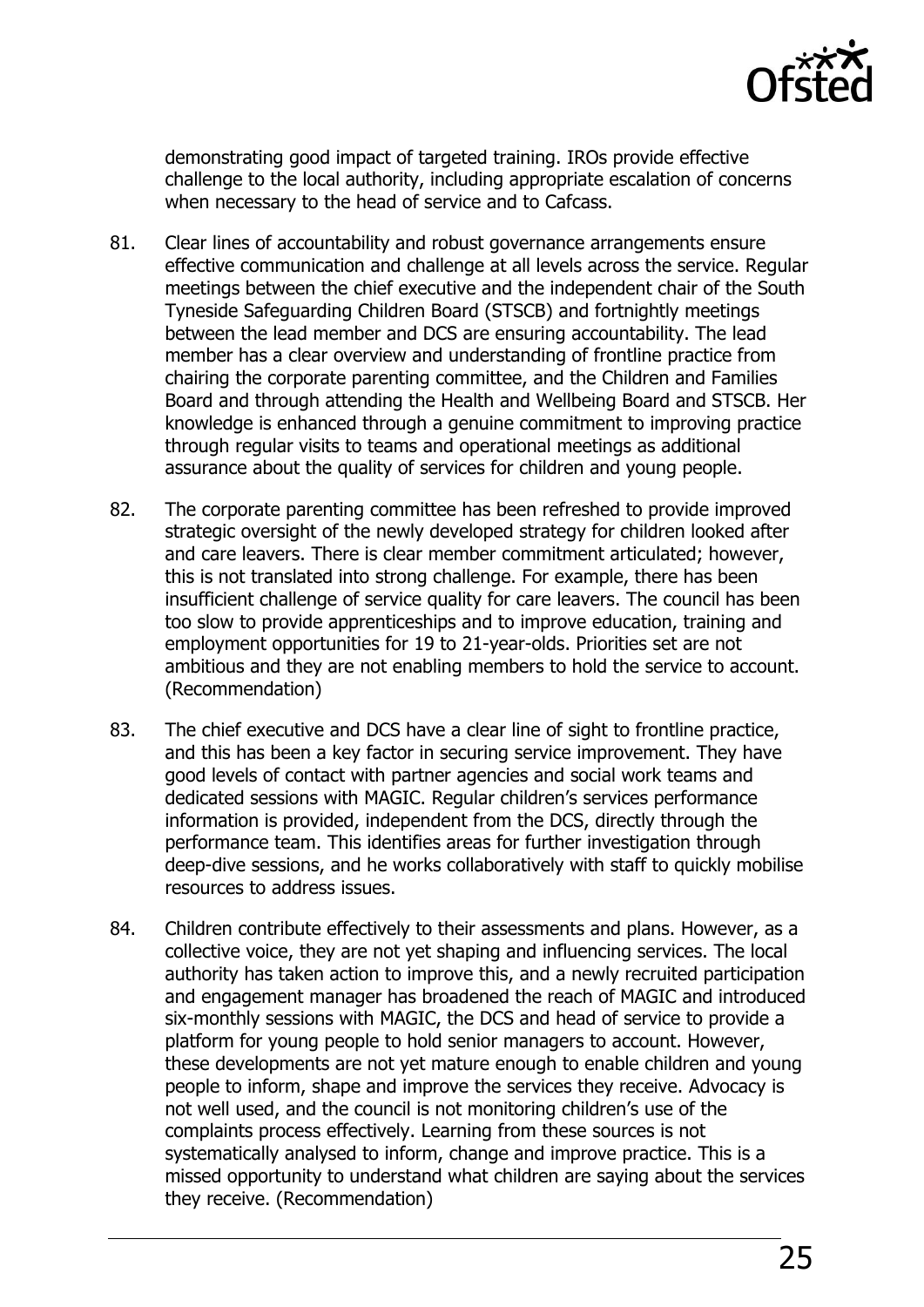

- 85. The local authority meets the requirements of the sufficiency duty and supports local foster carers effectively to promote placement stability. Successful regional consortium arrangements allow the local authority to manage demand and match children effectively with carers who can best meet their needs. The profile of children looked after is well understood, and the local authority responds effectively to their changing needs. For example, the high prevalence of older children entering care has led to a review of the provision of edge of care and respite services for children aged 10 to 16 and additional investment in providing foster carers with enhanced payments for skills to meet the needs of children with more challenging behaviour.
- 86. Following considerable focus over the last 18 months, a coherent and intelligent performance management and quality assurance framework is now embedded and is successfully enabling managers to identify and be proactive about tackling areas of concern. Managers receive a range of useful performance information, and monthly performance clinics establish priority areas to inform thematic audits. Information is routinely scrutinised, well understood and used effectively to improve services. For example, visits to children in need within expected timescales increased from 45% in 2016 to 89% at the time of the inspection.
- 87. Audit activity is systematically used to improve practice. Audits are part of routine practice and completed by all levels of the service, including the DCS. Individual findings are discussed with social workers, promoting a shared understanding of good practice. This provides an impressive foundation for service improvement, drawing together regular performance information to inform audit activity, set improvement targets, align resources to meet these improvements and inform social worker training. Consequently, leaders and managers know themselves very well. Issues raised by the inspection team are well understood and included in their ongoing improvement plan.
- 88. Workforce development is a significant strength, and there is a very strong commitment to continuing professional development. South Tyneside appropriately prioritises recruitment and retention of high-quality professionals. The local authority's work with universities provides good opportunities for placements for students. This has been a key foundation for change and improvement in children's services. The local authority has invested in creating a culture in which social work can flourish. Practice weeks are having a positive influence on upskilling and refreshing skills across the workforce. Daily emails linking to research and practice, book clubs, use of webinars, lunchtime seminars, direct training, guest speakers, children- and young people-led workshops and specific team activity are making a positive difference and helping to embed a learning culture. The redesigned assessed support year in employment offer has increased reflection time and the alignment of employee performance management (annual appraisal) with the healthcare professional council standards, and dedicated management training is supplemented by coaching and mentoring.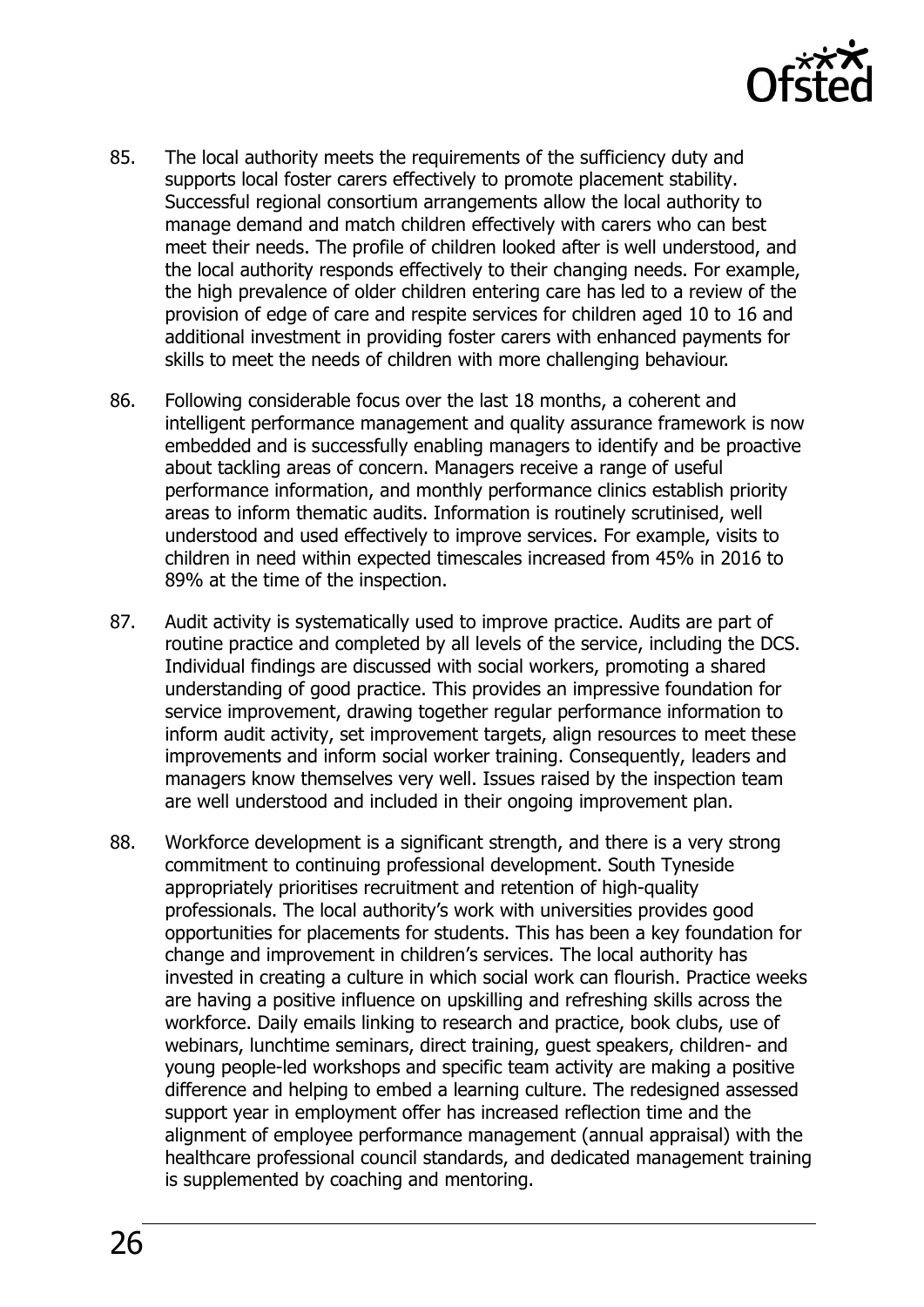

89. While management oversight of cases is regular, management challenge is not consistently robust. Although social workers receive regular supervision, this is not of consistently good quality. Where this is weaker, recorded supervision provides an update on children's circumstances, as opposed to providing challenge and direction where there are delays in meeting children's needs and progressing plans. In these instances managers are overly focused on compliance rather than on addressing where the quality of practice could be improved. (Recommendation)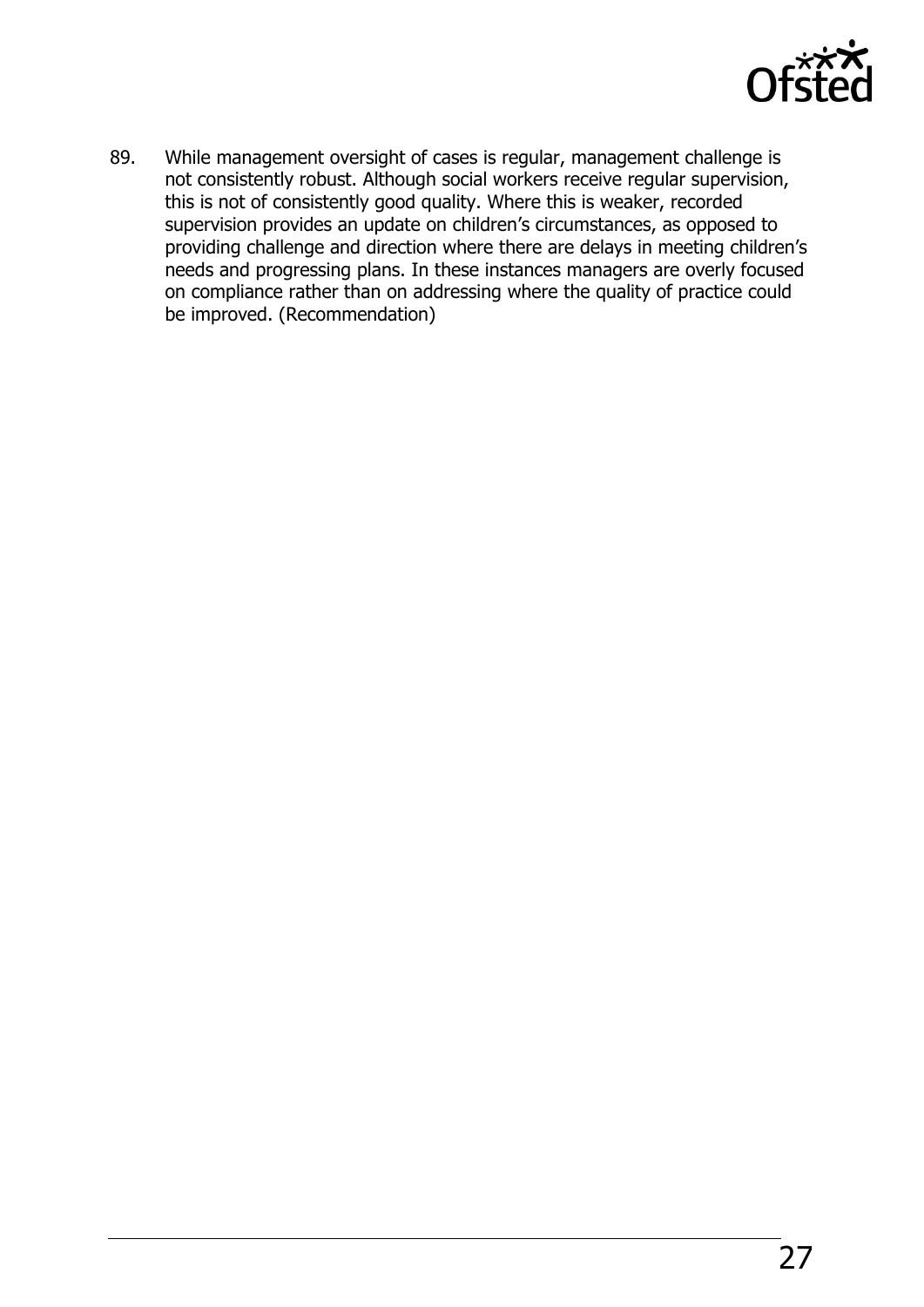

# <span id="page-27-0"></span>**The Local Safeguarding Children Board (LSCB)**

# **The Local Safeguarding Children Board is good**

#### <span id="page-27-1"></span>**Executive summary**

South Tyneside Safeguarding Children Board meets its statutory requirements effectively. Strong governance, with priorities clearly aligned to key areas for safeguarding children, has ensured that the board is increasingly influential in improving the quality of services to children.

Partnerships are strong with wide representation, commitment and a healthy culture of challenge. The board has appropriate representation from key partner agencies, and the influence of the board chair ensures that partners are held to account for safeguarding children. The board is responsive, influential and ambitious, driving developments and improvements in key services, such as responses to child sexual exploitation, the 'Prevent' duty and services for children who have disabilities.

The multi-agency response to tackling MSET children has been very successful in developing a clear strategy, raising awareness and coordinating disruption and prevention activities.

The board is a learning organisation. Multi-agency challenge and commitment to safeguarding are seen through the comprehensive analysis of information from a range of sources, including audits, serious case reviews, child deaths and external inspections. However, despite some improvements, performance data is not always good enough to enable partners to robustly challenge the effectiveness of services. For example, data on return home interviews is currently reported as those offered, not those undertaken, and data in respect of early help services is underdeveloped.

The board's response to ensuring the quality of services for children living out of area has not been prioritised. This is a significant deficit given that these children are particularly vulnerable and often have complex needs.

The comprehensive training offer from the board is well aligned to the strategic priorities of partnerships to improve working practice in safeguarding children and improving outcomes.

STSCB is engaging well with children and young people to raise issues of safeguarding. The locally based drama production 'Is This Your Story?' about child sexual exploitation, social media and consent has been well received and has resulted in some children asking for support.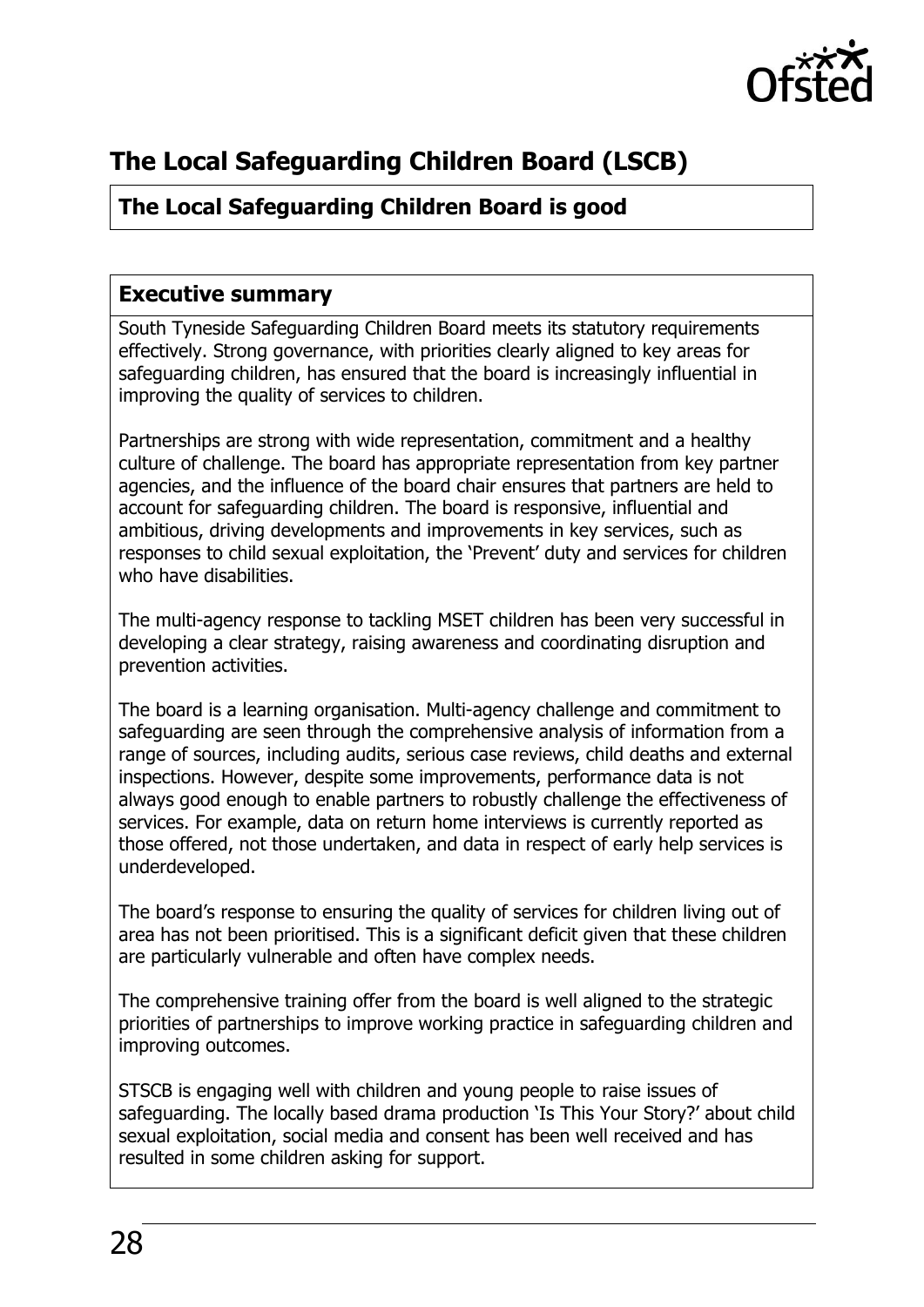

#### <span id="page-28-0"></span>**Recommendations**

- 90. Ensure that the quality of services for children living out of area is reported and considered by partners.
- 91. Improve the quality of performance data to inform partners and enhance challenge.

# <span id="page-28-1"></span>**Inspection findings – the Local Safeguarding Children Board**

- 92. Strong, clearly defined governance arrangements, combined with highly effective and committed partnerships, ensure that the board meets its statutory responsibilities well. The board has appropriate representation from key partner agencies and there are effective links to the local Children and Families Board and Health and Wellbeing Board. The board chair was instrumental in the development of the Children's Multi-Agency Leadership Group and has been proactive in extending the influence of the board, undertaking annual meetings with the chief executives of partner agencies and headteachers. The influence of the board has also been strengthened through close collaboration between STSCB and the Safeguarding Adults Board (SAB).
- 93. The 2016–2017 STSCB annual report provides a comprehensive analysis of the performance, effectiveness, impact and influence of the board. This is enhanced by the board's self-assessment, which is regularly updated to provide a contemporary overview of the work of the board. The current selfassessment provides an accurate evaluation overall, providing examples of good practice and identifying where further improvements are required to safeguarding children in South Tyneside.
- 94. The STSCB strategic plan 2014–2018 is ambitious and appropriately reflects the key priorities for the partnerships in safeguarding children. Priorities are reviewed at least annually through consultation with children, analysis of performance data, outcomes of audits, learning reviews and changing priorities. This ensures a consistent focus on important issues for children. The detailed STSCB business plan provides a valuable framework to monitor progress in relation to the priorities. The board manager maintains and monitors the action log issues raised in meetings.
- 95. Comprehensive up-to-date policies and procedures that meet current statutory requirements are commissioned through a sub-regional consortium of local authorities. These are available online and are updated to reflect any national developments and legislative changes. The board also reviews the policies and procedures on a rolling basis to ensure that they are current and relevant to South Tyneside.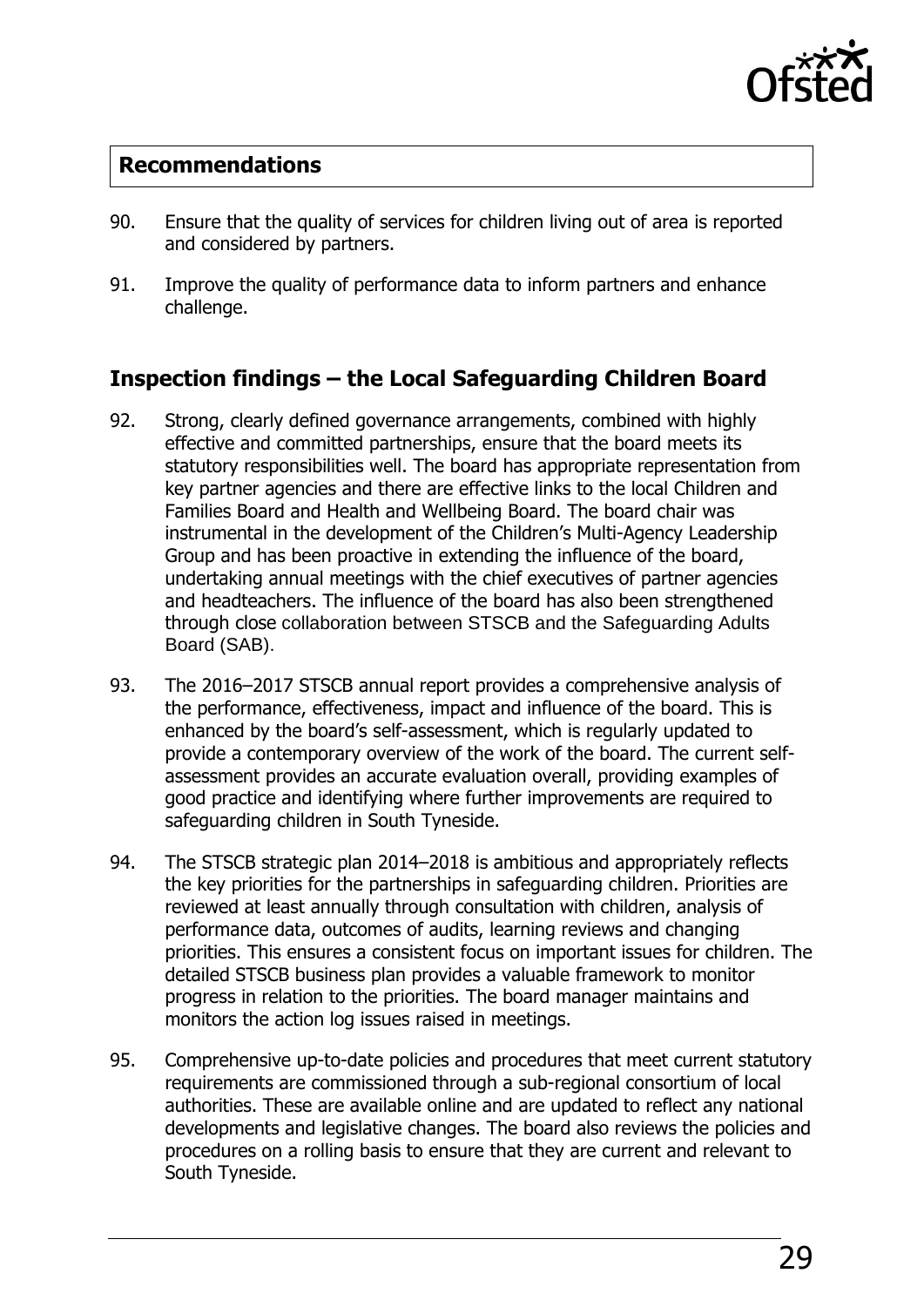

- 96. Board members have a clear understanding of their responsibilities. They demonstrate enthusiasm and commitment to safeguarding children in South Tyneside. They are knowledgeable about the key priorities and challenges for the board. Members of the board acknowledge that during the last two years the board, under the current chair, has had an improved focus on safeguarding children. This is due to the strength of partnership relationships, which support effective challenge and improvement; for example, in the rigour of the multi-agency response to the areas for improvement identified in April 2016 following the JTAI of the multi-agency response to abuse and neglect. Rigorous monitoring of the improvement plan, as well as development of strategies and delivery of training, have led to improvements in services and outcomes for children, in particular improvements to service delivery within the children and disabilities service and the work of the neglect working group to develop the multi-agency neglect strategy proposal.
- 97. In addition to the improvements following the JTAI, the board has also been highly influential in the development of the ISIT and promoting the increased police representation within ISIT. In response to domestic abuse, the board has also driven the coordinated multi-agency assessment against domestic abuse and the provision of independent domestic violence advisers in hospital settings.
- 98. The highly efficient strategic responses to MSET children have been strengthened through the alignment of the strategic group with SAB to provide an additional focus on vulnerable adults. The MSET operational subgroup of the STSCB reports to the strategic group to ensure that important intelligence is shared. The MSET group has been very successful in developing a clear strategy, raising awareness and coordinating disruption and prevention activities. The MSET group also developed and delivered training to multiagency practitioners. The training has been invaluable in raising awareness of child sexual exploitation. For example, the training of local taxi drivers resulted in a 52% increase in their reporting concerns about children who may have been at risk of child sexual exploitation. This enabled prompt action to be taken by the police to safeguard children. The board has also developed constructive links to promote positive engagement with the local faith and community groups. This includes raising awareness of child sexual exploitation to the local mosques and churches.
- 99. Board members are influential in driving improvement in their own organisations and in maintaining a focus on key safeguarding issues. The board has recently streamlined the multi-agency threshold guidance to improve partner responses to safeguard children. Members are confident that the thresholds are well understood across their agencies through the use of audits, sampling and monitoring of performance data to provide assurance.
- 100. The board is highly responsive to current issues. When a virtual reality game for children resulted in children putting themselves at risk on the local cliffs in search of some of the virtual characters, the swift multi-agency response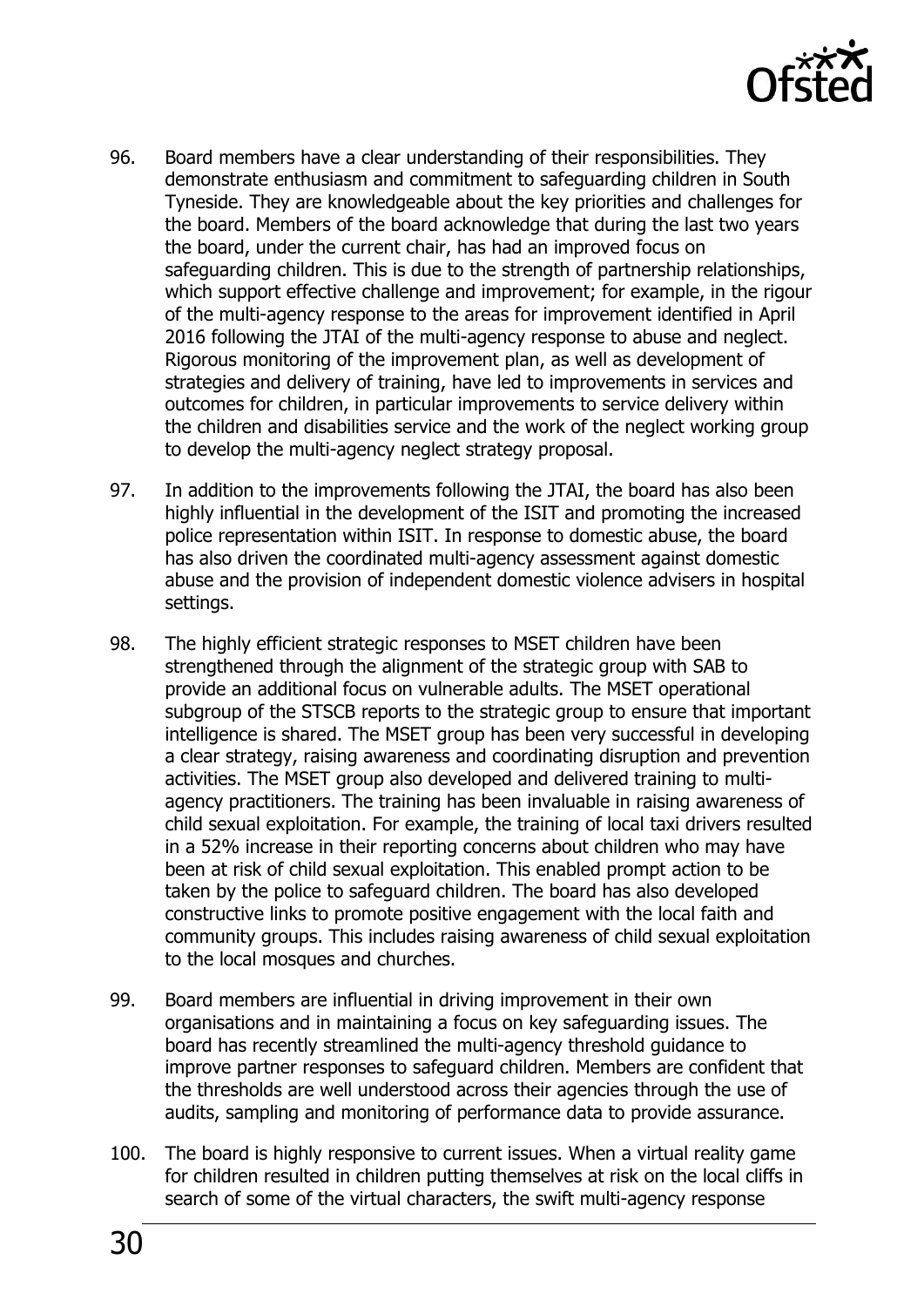

initiated by the board manager resulted in the game's designers removing the characters from cliff edge locations.

- 101. The effectiveness of the board, and the strength and commitment of partnership working are demonstrated through the robust challenge and focus on children seen in the comprehensive audit programme. The audit programme is developed by the learning and improvement sub-group, which is responsive to the key safeguarding issues for the local authority and its partners. Partners contribute consistently to the audit programme, which includes multi-agency, single-agency and section 11 audits. This provides a rich source of information, which, combined with information from other sources including serious case reviews, child deaths, children's views and external inspections, provides a comprehensive overview of the state of safeguarding practice within South Tyneside. This enables the board to focus its priorities and training agenda.
- 102. The comprehensive training offer from the board is developed through consultation and analysis. Training is evaluated to ensure that it is raising awareness and improving practice. The training offer is well aligned to the strategic priorities of partnerships to improve working practice in safeguarding children and improving outcomes. A strength of the workforce development group has been its merger with the training group from the SAB. This supports coordinated working on the 'think family' approach, especially in response to children in families in which alcohol, substance misuse, domestic abuse and mental ill health are prevalent.
- 103. The voice of children in the work of the board is increasingly influential, ensuring that important issues for children are highlighted and understood. A local drama production 'Is this your story?' based on the South Tyneside child MSET profile, has been performed in a number of schools. This has been very worthwhile and has resulted in some children seeking support and advice. The junior LSCB has been proactively involved in anti-bullying campaigns, raising awareness in schools and presenting awards. The STSCB and the community safety partnership have worked collaboratively and innovatively with a local school, South Tyneside Ability Football Club and media students from the University of Sunderland to develop an online training programme promoting online safety for vulnerable young people and young adults at risk.
- 104. There have been improvements in the quality and analysis of performance data provided to the board since the JTAI in 2016. The board knows that there are still areas for development in the quality of information and analysis to enhance members' understanding and help them to challenge more robustly. For example, data on return home interviews is currently reported as those offered, not those undertaken. Consequently, the board was not aware of the true picture in respect of the number of interviews undertaken. In addition, the performance data for early help services is underdeveloped and does not provide the board with the detailed information it needs to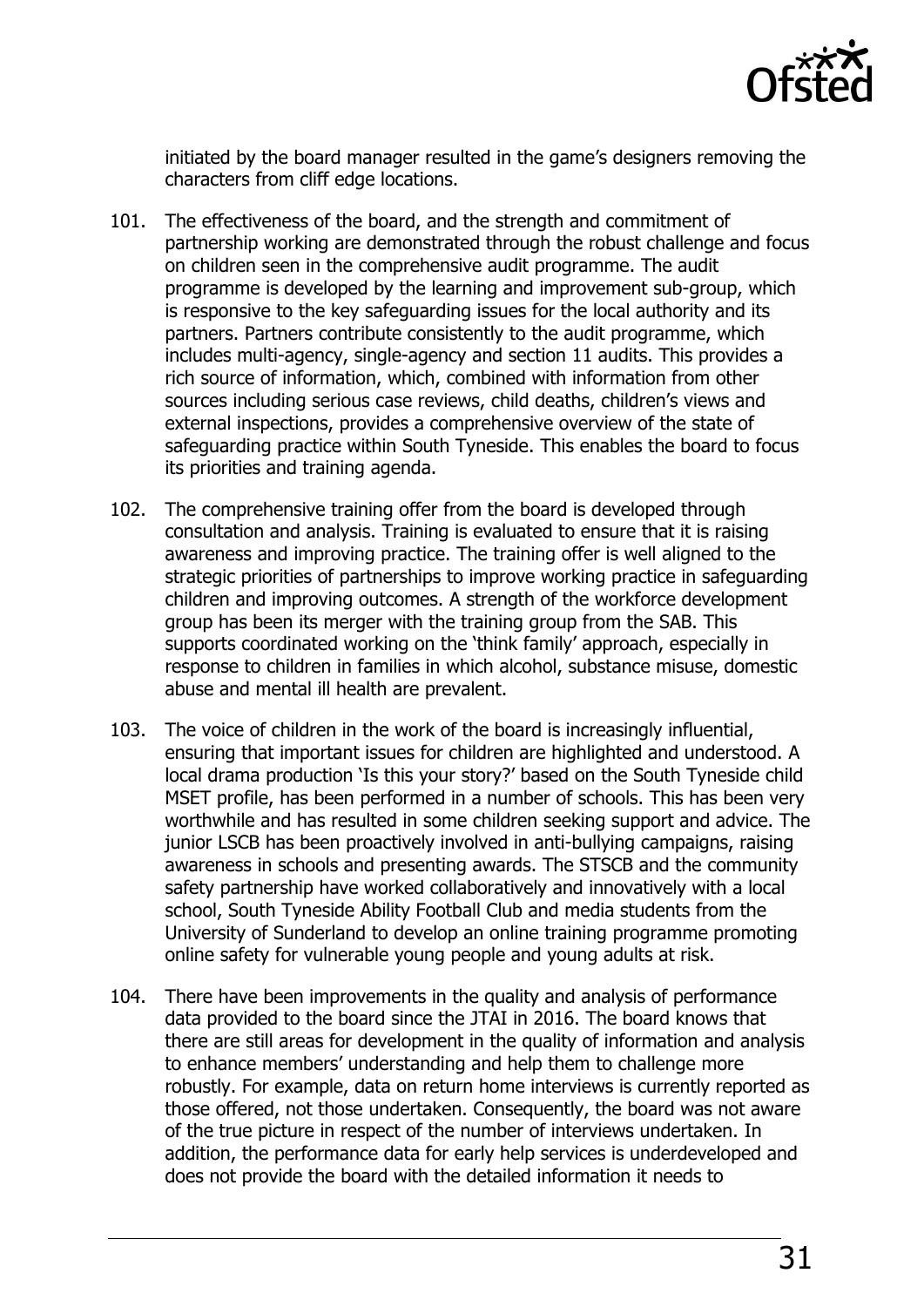

understand and challenge the effectiveness of multi-agency working. (Recommendation)

- 105. Despite the commitment seen to safeguarding children, the board has not prioritised or considered the challenges for children looked after living out of area, and there is no evidence of partnership challenge on the quality of services and support that these very vulnerable children receive. This is a significant oversight. (Recommendation)
- 106. When there are children's cases that meet the criteria for a serious case review or in instances in which learning can be taken forward from significant incidents, the board responds appropriately. The processes for serious case reviews ensure that practitioners are fully involved in the process to take forward learning and improve practice. In addition, the learning is used to inform strategies and guidance, for example in ensuring that inter-familial child sexual abuse is included in training on neglect.
- 107. The STSCB has developed detailed policies and procedures in respect of female genital mutilation and has delivered training to raise awareness across the partnerships, particularly for police and schools. The policy and procedures appropriately link to policies relating to domestic violence and forced marriage.
- 108. A proactive approach to the 'Prevent' duty in collaboration with the community safety partnership has resulted in valuable work with frontline professionals and schools in relation to the 'Prevent' duty. The Workshop to Raise Awareness of Prevent training has been delivered to 2,400 professionals. In addition, wider links have been established to raise awareness in local faith groups, the voluntary sector and colleges. In partnership with the STSCB and local authority, a 'Prevent' duty information leaflet for parents and carers has been distributed to schools. Awareness training on trafficking and modern-day slavery has also been delivered to partners, importantly to the local business community.
- 109. The child death review sub-group, reporting to the regional South of Tyne child death overview panel, which comprises three local authority areas, ensures that procedures are implemented appropriately following the death of any child in South Tyneside. The panel has identified some important areas of learning, most notably the identification of modifiable factors when reviewing local deaths and wider learning from serious incidents. The group has successfully promoted smoking cessation in pregnancy, resulting in the reduction in women smoking in pregnancy from 25% to 21% over the last 12 months. The group was instrumental in the local implementation of the 'Give me Room to Breathe Campaign' in respect of safe sleeping.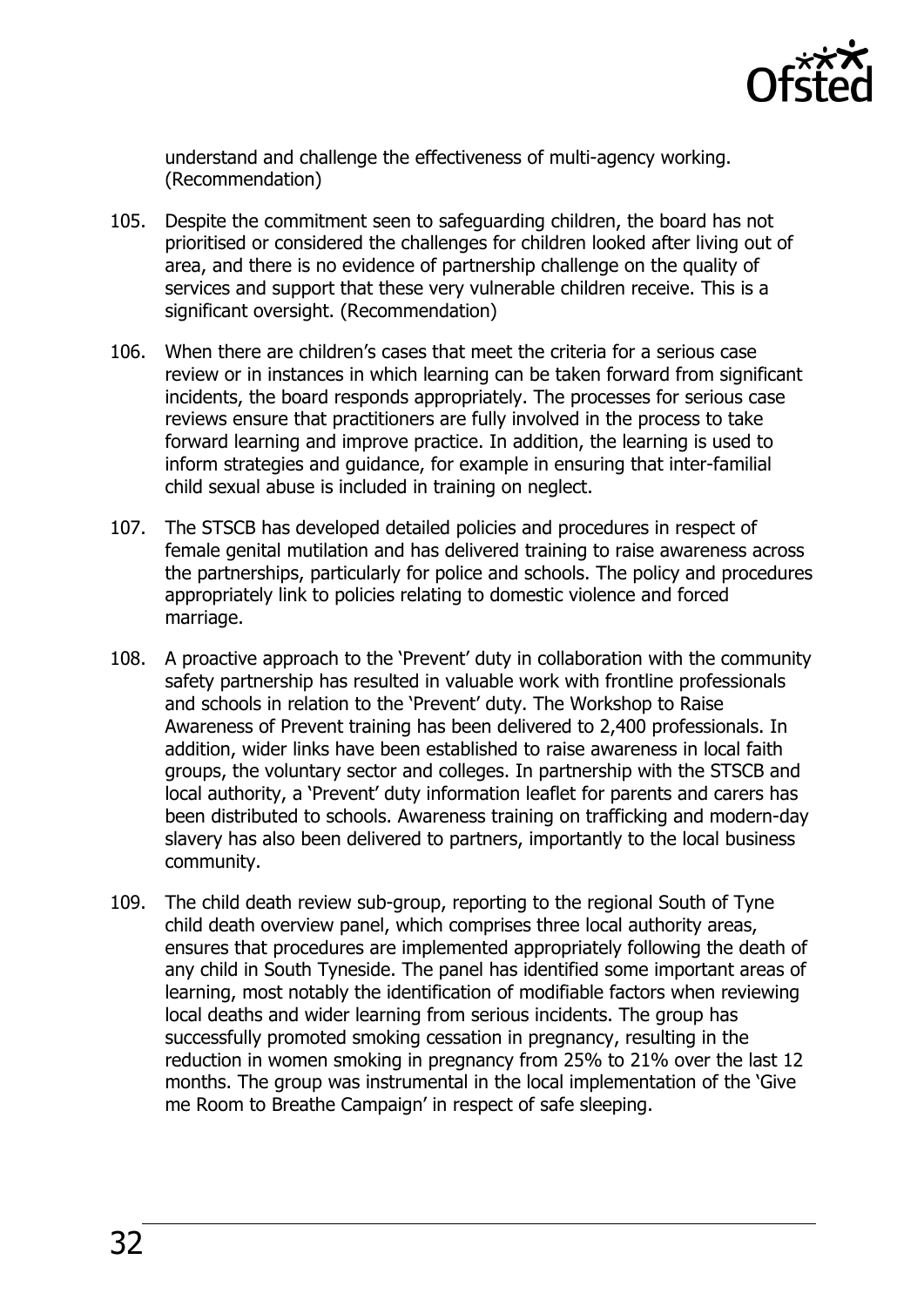

# <span id="page-32-0"></span>**Information about this inspection**

Inspectors have looked closely at the experiences of children and young people who have needed or still need help and/or protection. This also includes children and young people who are looked after and young people who are leaving care and starting their lives as young adults.

Inspectors considered the quality of work and the difference that adults make to the lives of children, young people and families. They read case files, watched how professional staff work with families and each other and discussed the effectiveness of help and care given to children and young people. Wherever possible, they talked to children, young people and their families. In addition, the inspectors have tried to understand what the local authority knows about how well it is performing, how well it is doing and what difference it is making for the people whom it is trying to help, protect and look after.

The inspection of the local authority was carried out under section 136 of the Education and Inspections Act 2006.

The review of the Local Safeguarding Children Board was carried out under section 15A of the Children Act 2004.

Ofsted produces this report of the inspection of local authority functions and the review of the Local Safeguarding Children Board under its power to combine reports in accordance with section 152 of the Education and Inspections Act 2006.

The inspection team consisted of six of Her Majesty's Inspectors from Ofsted and two Ofsted inspectors.

#### **The inspection team**

Lead inspector: Rachel Holden

Deputy lead inspector: Lisa Summers

Team inspectors: Jan Edwards, Pauline Higham, Pamela Blackman, Fiona Millns, Lynn Radley and Stella Elliott

Senior data analyst: Peter McLaughlin

Quality assurance manager: Sarah Urding